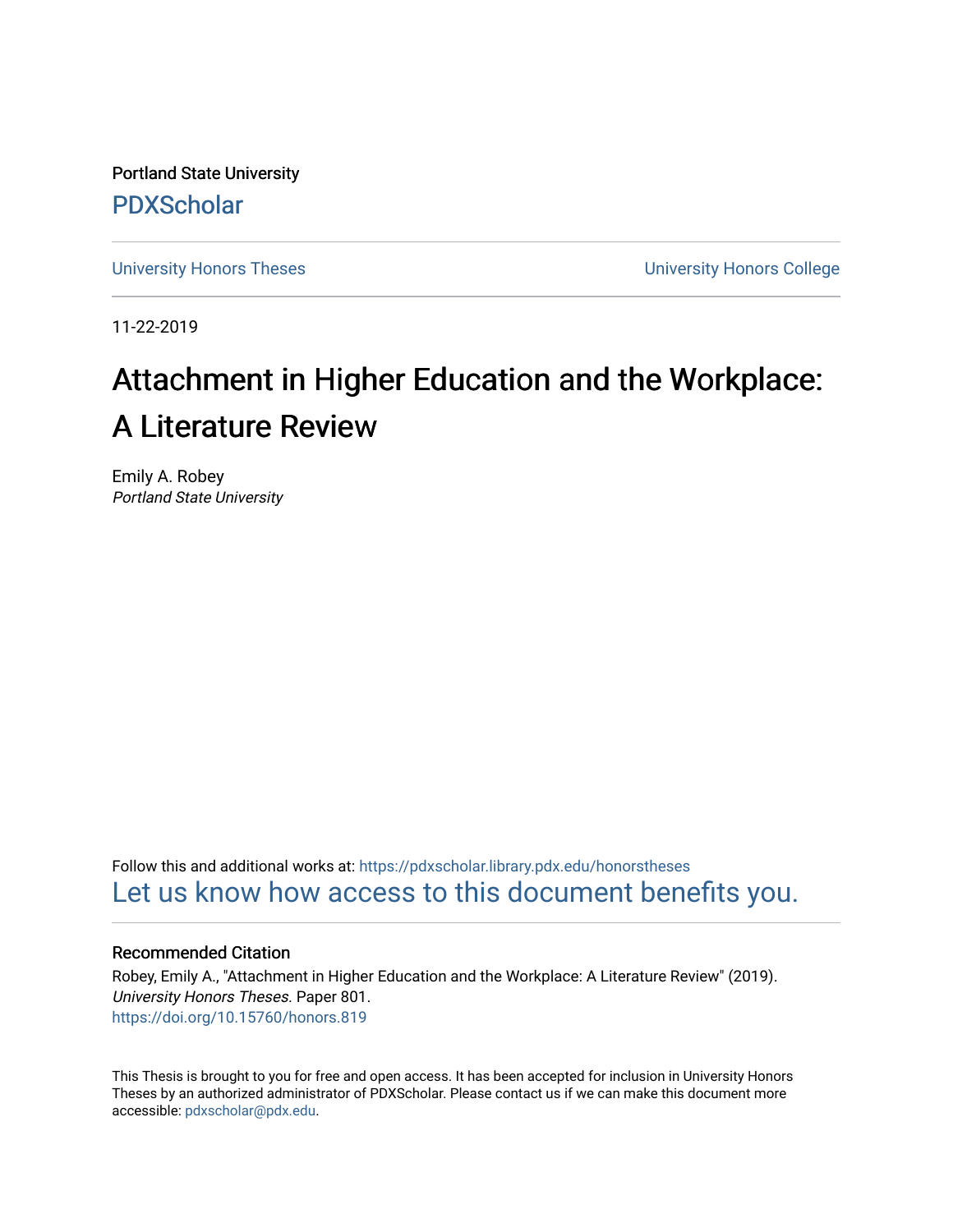Attachment in Higher Education and the Workplace: A Literature Review

Emily Robey

Portland State University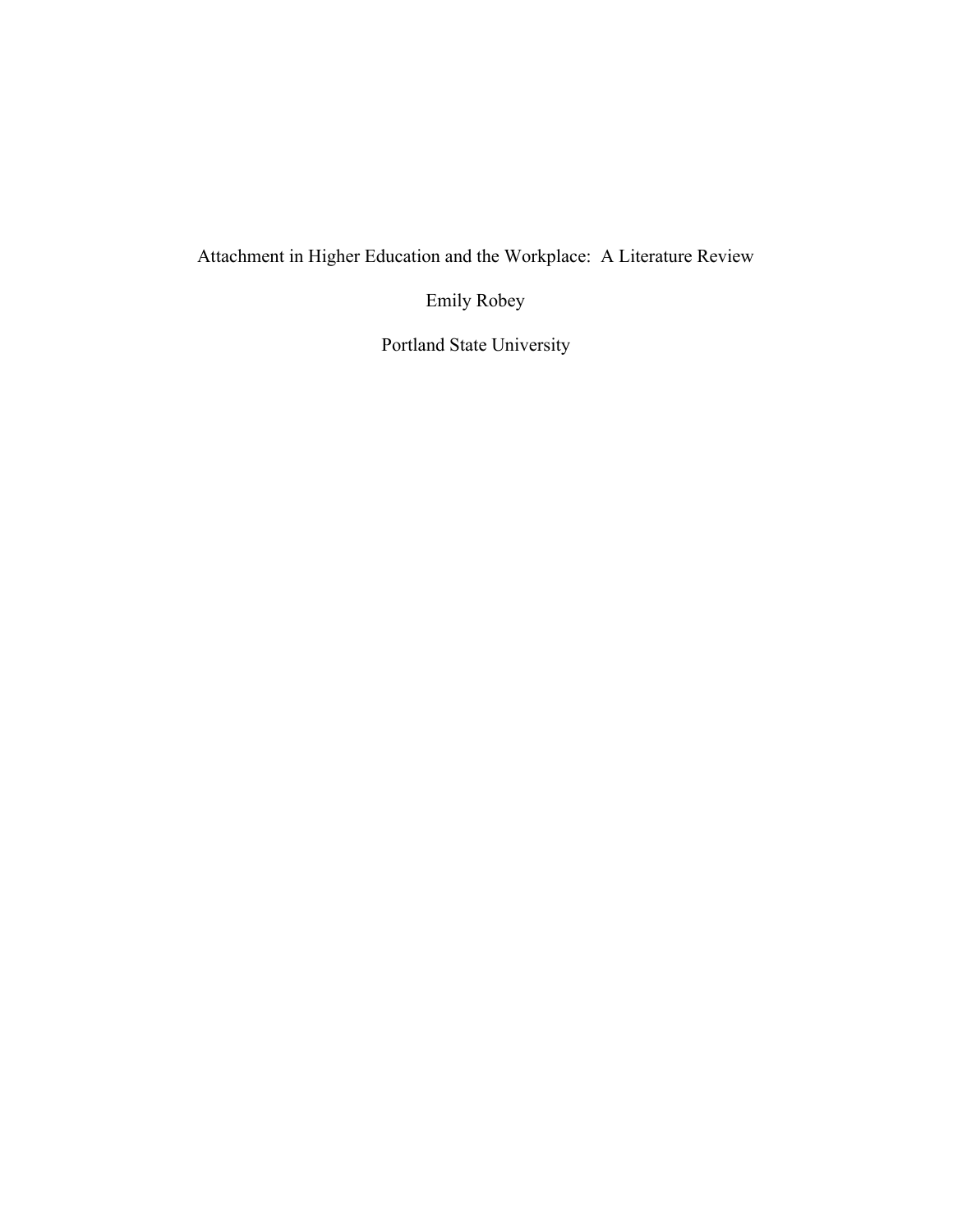# **Introduction**

Attachment orientation is most often studied in the context of parent-child and romantic relationships. Recent research begins to delve deeper into the complex workings of our attachment systems by exploring the implications of specific attachment orientations in environments not traditionally associated with attachment behavior such as higher education and the workplace. This exploration is crucially important to understanding the potentially far-reaching effects that attachment theory has on all parts of life and society. Additionally, understanding the influence of attachment on all aspects of life will help us to understand the experiences, perceptions, well-being, and success of individuals in a variety of contexts.

The focus of this literature review is on higher education and workplace environments for a number of reasons. First, there is a significant lack of attachment research in higher education. With college being a transitional period in life the likelihood of attachment orientation changing, or being influenced is likely higher than at other times in life (Hiester, Nordstrom & Swenson 2009). Additionally, in both the workplace and higher education environments individuals are often in leader-follower relationships that mimic parent-child relationships. Research shows that these kinds of relationships may hold more weight in the influence of attachment related behaviors and shifts in attachment than other relationship dynamics (Keller & Cacioppe 2001). Finally, people spend a large portion of their lives at work with research showing connections between work satisfaction and life satisfaction (Judge & Watanabe, 1993) pointing to important influences of work on overall well being.

To truly understand how attachment affects all aspects of life we must also start looking through a lens that takes into account the influence of context on the way that attachment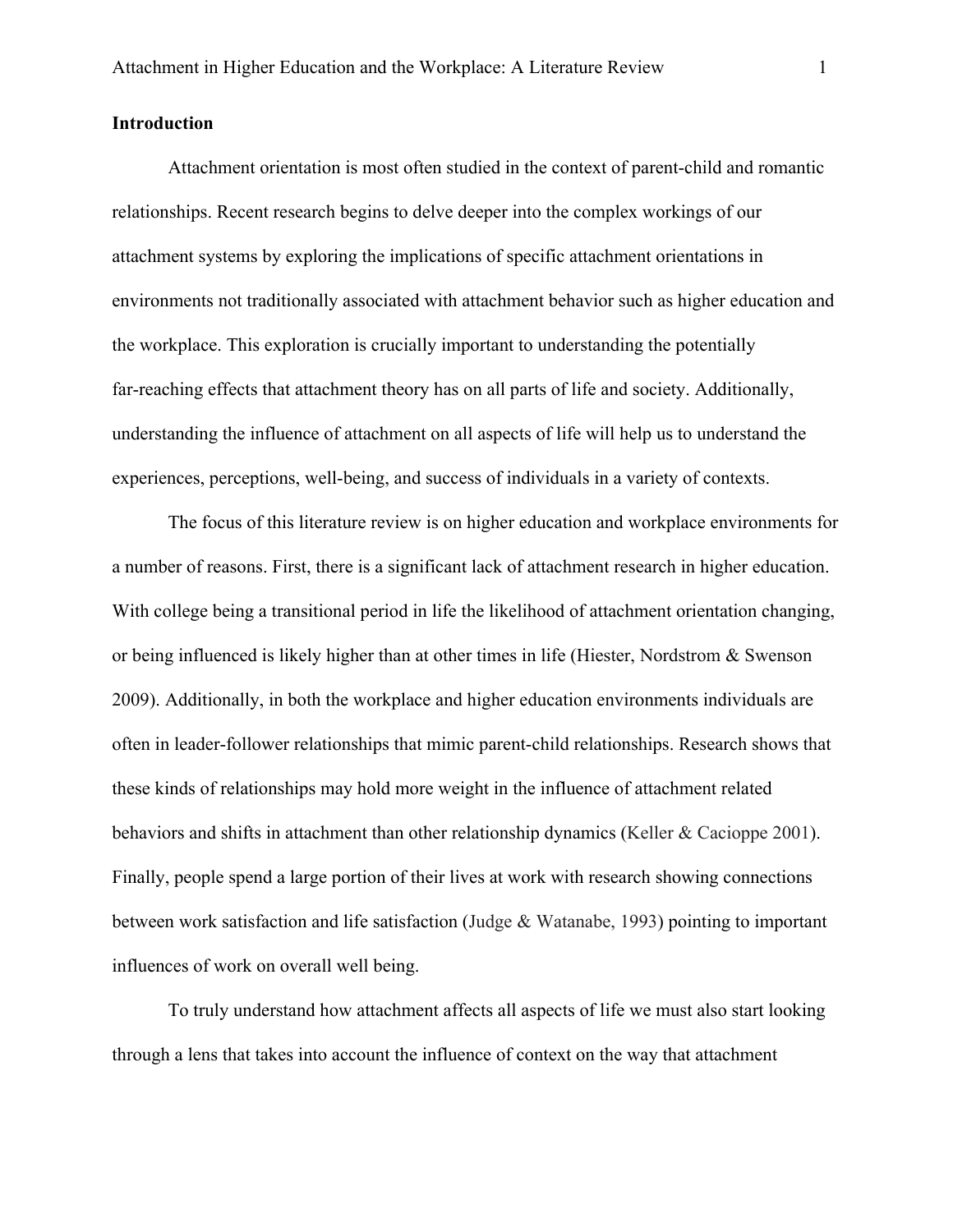behaviors manifest themselves. As such, this literature review will explore two areas of interest for non-traditional attachment research: higher education and the workplace. This exploration will eventually culminate in a discussion of how these studies add to the current attachment literature and the potential implications for future research.

#### **Classical Attachment**

Classical attachment theory, originated in studies of the relationship between infants and mothers, as is the case in the work of early theorists John Bowlby and Mary Ainsworth (Ainsworth, 1989; Bretherton, 1993). Attachment theory proposes a system, or internal working model within infants that allows them to keep caregivers near. Eventually, this working model was shown to allow older infants to attach to important caregiving figures, such as mothers and fathers (Ainsworth, 1989). Bowlby (1958) describes attachment as "the nature of the child's tie to his mother", but Ainsworth and other researchers describe the ability of children to attach to *attachment surrogates* (Ainsworth, 1989) which include, but are not limited to fathers, siblings, grandparents and teachers. The ability to attach to surrogates stresses the salience of important adult and non-adult figures in children's lives and even later on through adolescents and adulthood.

Classical attachment divides attachment into three distinct categories, or styles: secure, anxious-resistant, and avoidant. These attachment styles develop based on the availability of a secure and responsive attachment figure from the time the child is born throughout their childhood (Ainsworth, 1989; Bowlby, 1958). Children with a secure attachment style are likely to seek out their attachment figures in times of stress, can be easily comforted by these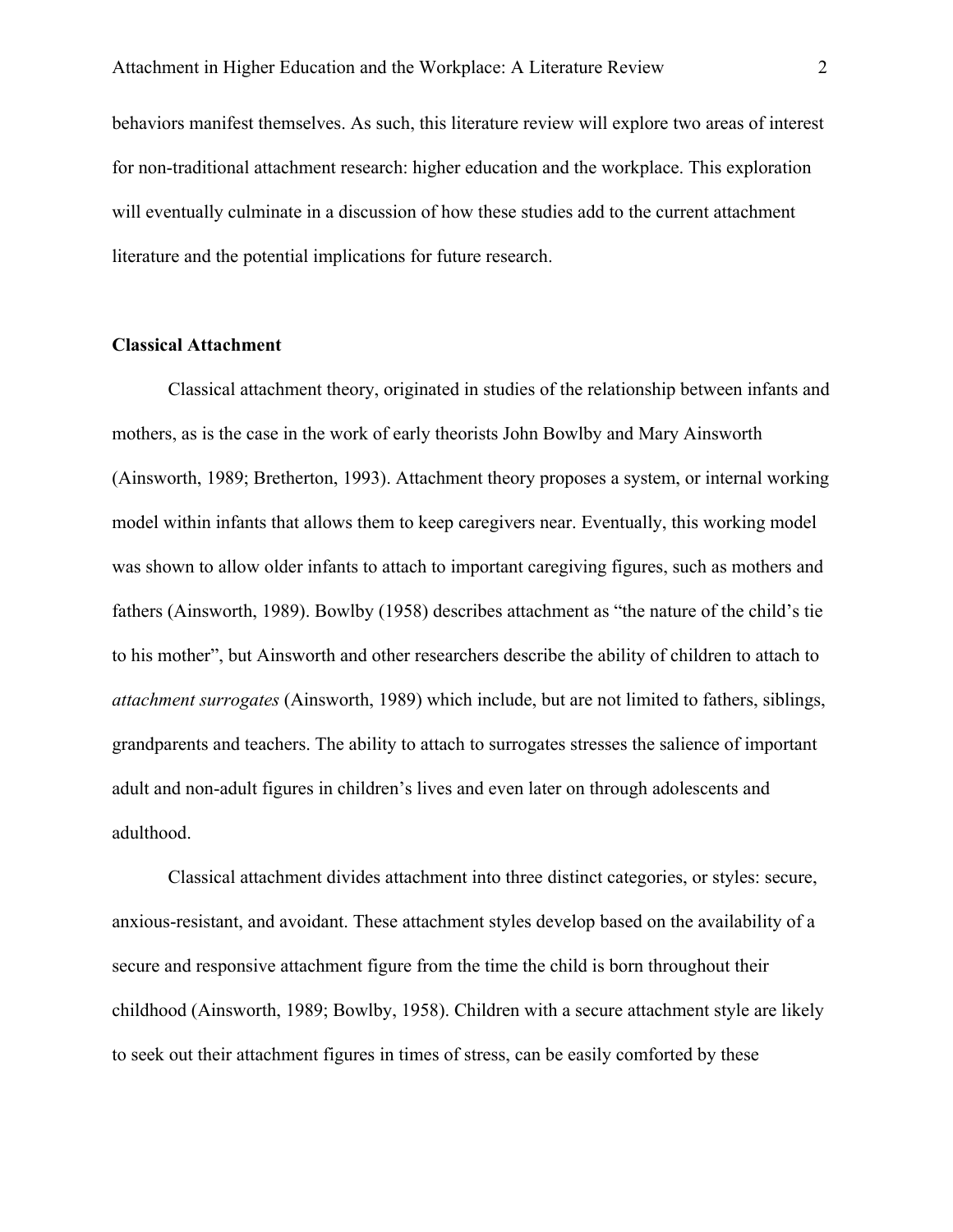attachment figures and respond warmly to the return of an attachment figure (as cited by Bartholomew & Horowitz, 1991). Anxious-resistant children will act as if they have no interest in their attachment figure while in the same room and will be upset and unable to be comforted after an attachment figure returns (Bartholomew & Horowitz, 1991). A child with an avoidant attachment style will avoid being close to their attachment figure and will not interact with them when they return after an absence (Bartholomew & Horowitz, 1991).

#### **Adult Attachment**

More recent research shows that the attachment styles that children develop follow them throughout their lives and are further applied to both romantic and non-romantic relationships (Bartholomew & Horrowitz, 1991). Attachment is stable, but plastic, meaning that the attachment style that is developed in childhood tends to remain the same into adulthood. Although generally stable, recent studies highlight how life events, both romantic and non-romantic relationships and environmental influences can influence a shift in attachment style in the short and long-term (Brussoni, Jang, Livesley, & Macbeth, 2000; Davila, Burge & Hammen, 1997; Davila, & Sargent, 2003). This section reviews key studies addressing adult attachment.

Adult attachment is classified similarly to classical attachment, but the categories have been broken down even further and the names are slightly different. There are a variety of names for the different adult attachment styles, but for the purpose of this literature review Bartholomew & Horowitz (1991) classifications will be used to explain the different classifications. These classifications include secure, preoccupied, dismissive and fearful.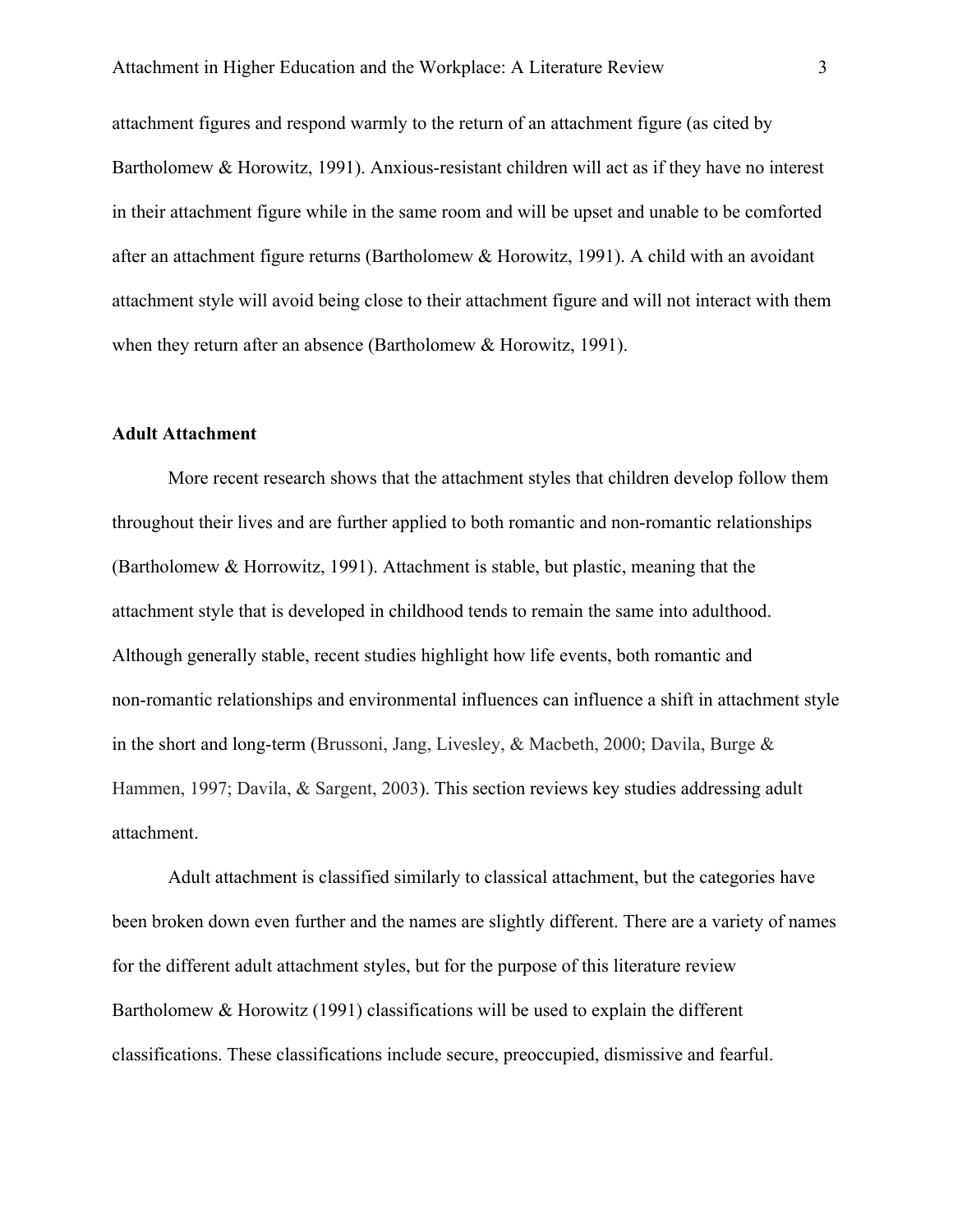Secure individuals are thought to make friends easily, enter into romantic relationships with ease, feel comfortable with intimacy and closeness, trust others, value relationships as an important and essential part of their well-being and lives and generally show stability in their social and emotional lives (Ravitz, Maunder, Hunter, Sthankiya, & Lancee, 2009; Bartholomew & Horowitz, 1991; Ognibene & Collins, 1998; Vogel & Wei, 2005). When compared to individuals with insecure attachment orientations, an individual with a secure attachment style has been shown to have a history of better developmental experiences, more personal and interpersonal skills and more trust within their relationships (Lopez, 1997).

Adults with a preoccupied attachment style want to be in close relationships, but often feel anxiety around these relationships related to fears of loss, deception, or some other potential break in attachment (Bartholomew & Horrowitz, 1991). Preoccupied adults view themselves as distressed, but view others as supportive outlining a mismatch between self concept and concept of others (Kobak and Sceery, 1988). Researchers have also found that preoccupied individuals report more self doubt, less acceptance from other people, higher self awareness in the presence of others and increased self blame when rejected by others (Bartholomew & Horrowitz, 1991).

A dismissive attachment style is associated with interpersonal problems related to a lack of warmth in relationships (Bartholomew & Harrowitz, 1991). These individuals tend to maintain their self esteem by being dismissive of the importance of other people in their lives (Bartholomew & Harrowitz, 1991). To this end, people with a dismissive attachment style tend to view others as unsupportive and untrustworthy (Kobak & Sceery, 1988; Bartholomew & Harrowitz, 1991). Bartholomew and Harrowitz (1991) found that dismissive adults generally have trouble getting close to and relying on others.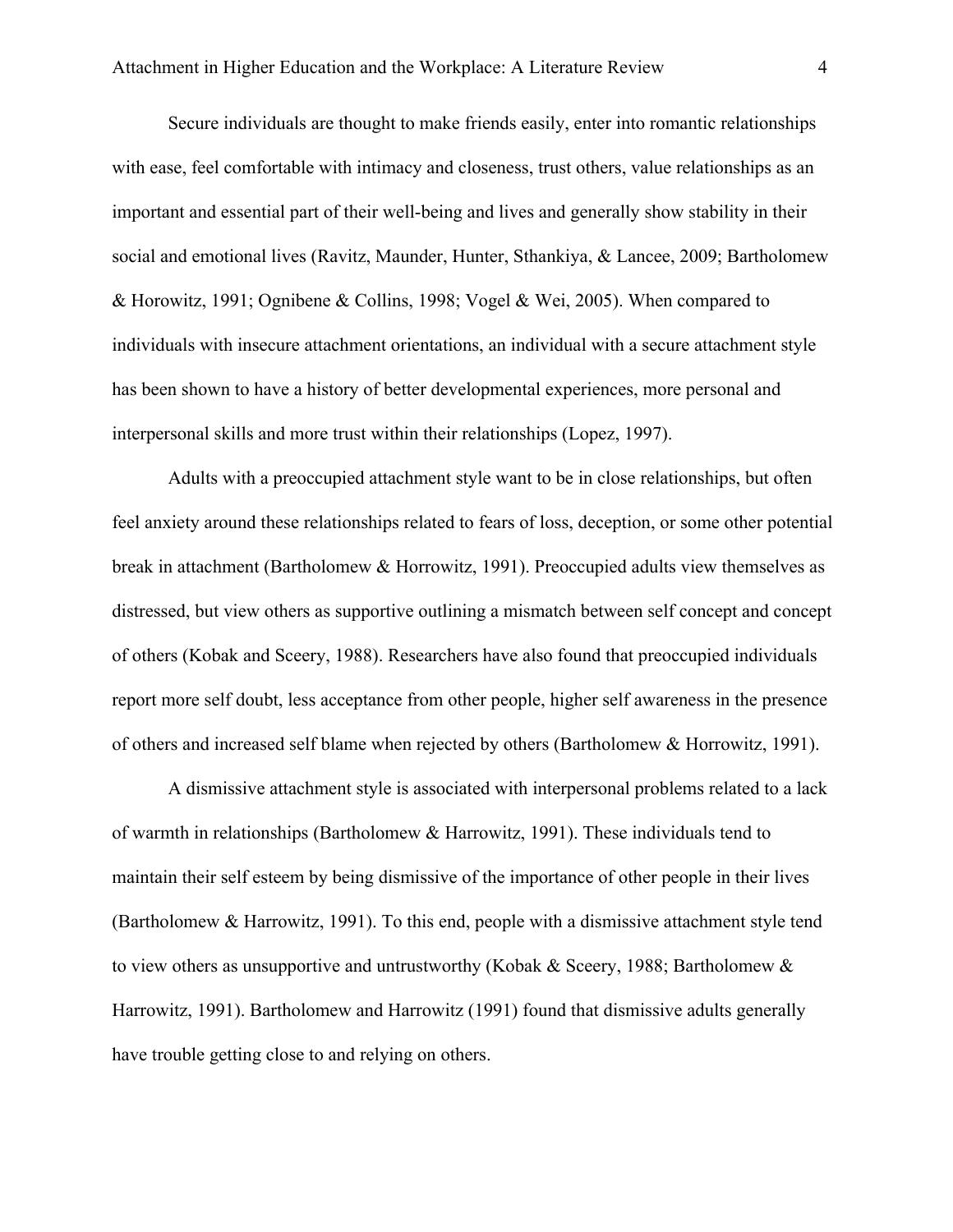Individuals with a fearful attachment style report more interpersonal problems, often times due to their overlying passive way of interacting with others (Bartholomew & Harrowitz, 1991). Like dismissive attachment, a fearful attachment style is often associated with having more trouble getting close to and relying on others along with being more fearful and less assertive when compared to secure individuals (Bartholomew & Harrowitz, 1991). Much like preoccupied adults, fearful adults report more self doubt and and less acceptance by other people (Bartholomew & Harrowitz, 1991).

A study done by Lopez and Gromley (2002) on attachment stability in first-year college students showed only moderate stability in attachment styles over the first year of college outlining the potential of attachment orientation to change, especially during transitional periods. A 23 year long, longitudinal study following 170 children into young adulthood found that some of the children who had originally been classified as insecurely attached by their mothers self-classified themselves as securely attached at ages 20 and 21 (Roisman, Padron, Sroufe & Engeland, 2002). This phenomena of attachment styles changing from insecure to secure is known in the research community as earned security. It is speculated to be scaffolded by both past and present, long-standing, developmental support that has allowed insecure individuals to overcome parenting styles that correlate to insecure attachment styles (Roisman, Padron, Sroufe & Engeland, 2002). When viewed through the lense of Ainsworth's idea of attachment surrogates this study suggests an influence outside of the nuclear family on attachment orientation.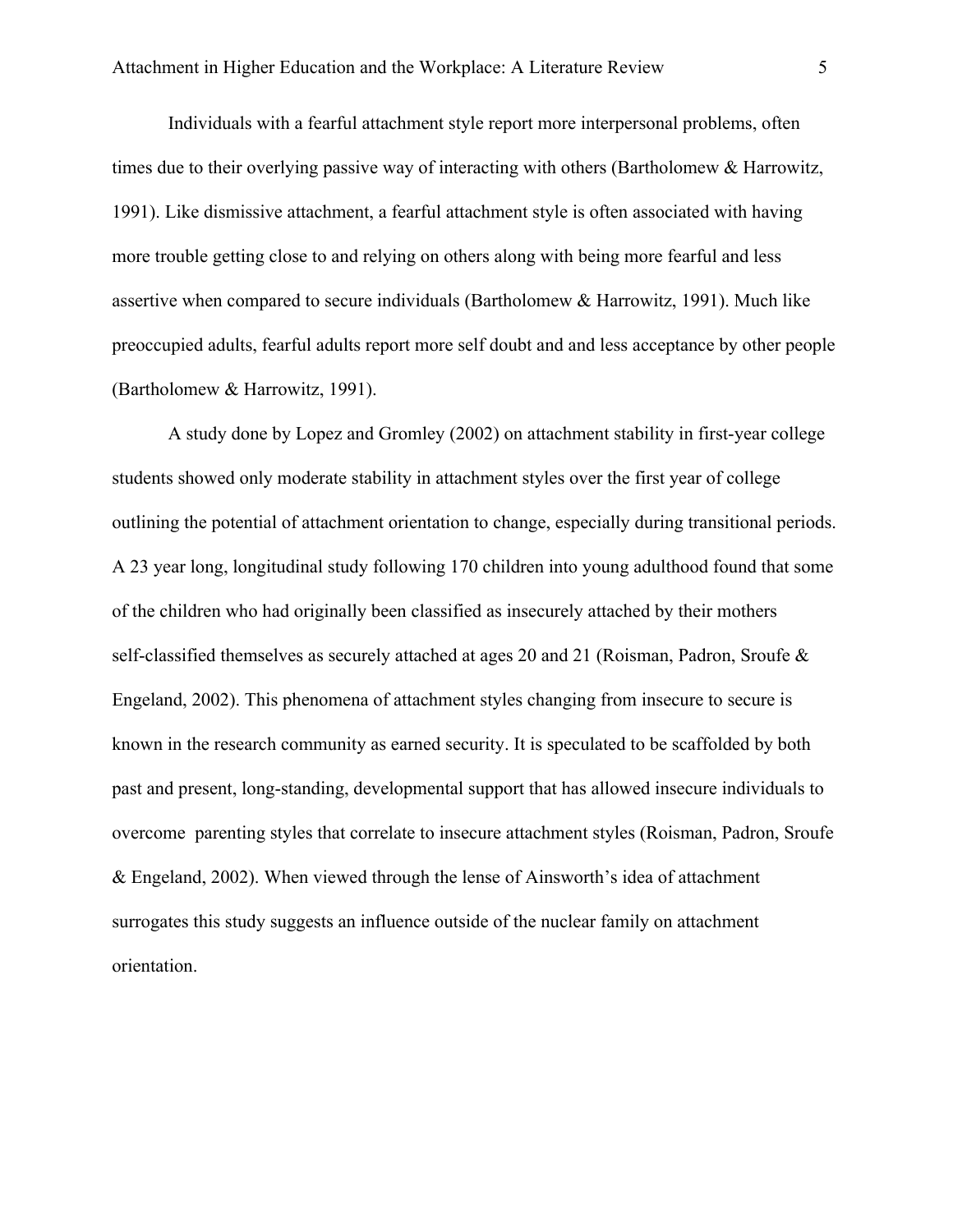#### **Higher Education**

With recent research showing that insecure attachment orientations are on the rise for American college students (Konrath et al., 2014), it is more important than ever to look at the potential interaction of attachment orientation and higher education. The literature suggests that attachment style influences the way that students interact with the academic environment, seek help, perceive themselves as learners, and create connections such as friendships in school.

Lopez (1997) found that students with an insecure attachment style to their professors were more prone to academic performance-related anxiety, were less likely to pursue challenging coursework, and had weaker feelings of identification and involvement with the university community. In contrast, students with a secure attachment style towards their professors were more likely to endorse mastery-learning attitudes and feelings of connectedness to their university community (Lopez, 1997). Although not statistically significant Lopez (1997) found that students with an insecure attachment style also reported a lower GPA than students with a secure attachment style.

This study suggests that the attachment orientation of a student to their professor has important implications for student success. This outlines the importance of attachment in dyadic, non-intimate relationships in the academic environment. Additionally, a student's attachment style holds significance outside of the realm of one on one relationships such as connection to community and even the type of tasks that a student decides to take on.

Adding to the findings of Lopez (1997), Larose and colleagues (1999) found that an avoidant attachment style in college students was associated with a negative network orientation. This negative network orientation negatively affects the process of help seeking by changing the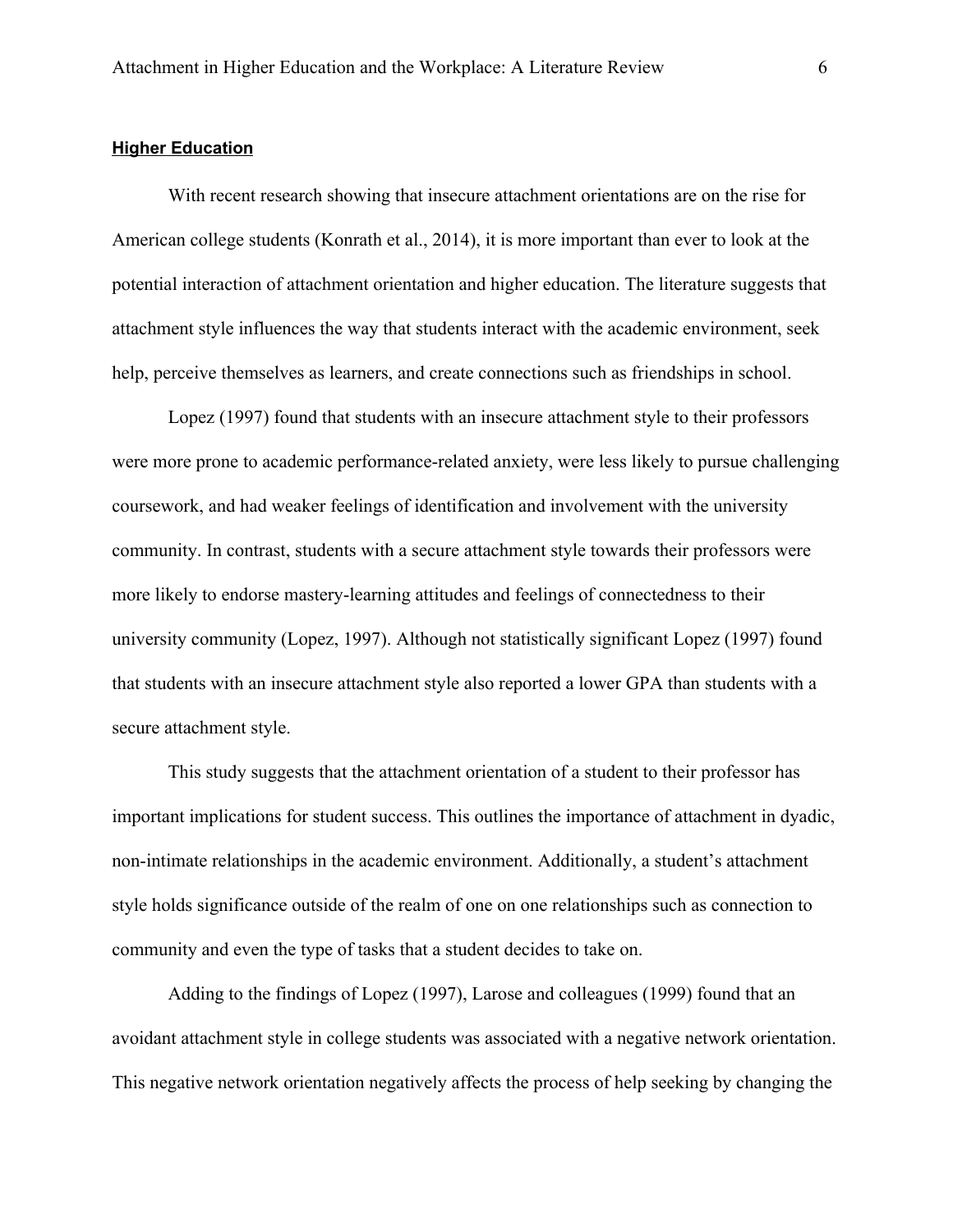perception that students have of their academic support system. Students who lean more towards an avoidant attachment orientation were found to have negative cognition in regards to the usefulness of their network in providing help. These negative cognitions were found to decrease the likelihood of help seeking behaviors and personal disclosures to professors. This decrease in help seeking behavior is supported by Nelson and Johnson's (2011) findings that college students with insecure attachment orientations may not be receiving the social support they need to be successful in college.

These findings further support the argument that attachment orientation is a highly important variable in understanding the success of college students. Social support and seeking help from both peers and professors have been found to be crucial to academic success (Tinto, 1990). This starts to approach the way in which attachment orientation fans out to affect multiple areas of an individual's success. Not only are insecurely attached individuals viewing themselves in attachment-specific ways, but they are viewing others in attachment-specific ways which leads to a general effect on the way that they are interacting with their environments.

In a study on group work in undergraduate classrooms, Lavy (2017) found that students with insecure attachment styles had lower socio-emotional functioning, reported lower performance in project groups and lower overall satisfaction with the group's performance. Interestingly, this was true even when the students grades did not reflect lower functioning.

This study specifically speaks to the negative view of self that individuals with both avoidant and anxious attachment styles are known to possess, the hypervigilance to rejection that anxiously attached individuals often have and the way in which these traits interact with their overall outcomes. It shows that these qualities of attachment style show up and are salient even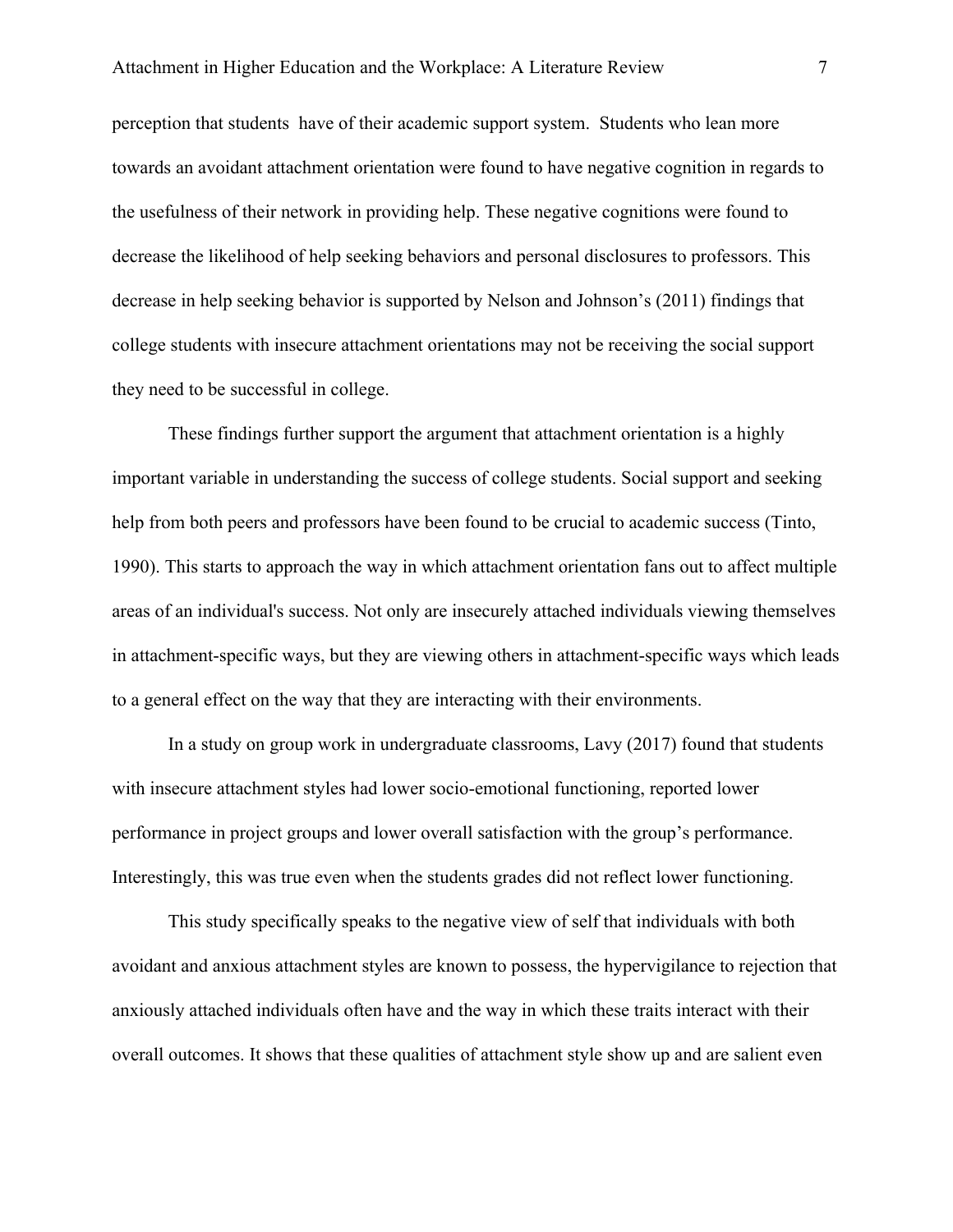in non-intimate, group interactions within an academic context. More importantly, this study shows, as much as it can with only self-reports, the potential for attachment orientation to interact with the entire classroom environment.

Parade, Leerkes & Blankson (2010) examined the effects of parental attachment on the ease of forming friendships in female college students. Their findings show that secure attachment predicted a greater ease in forming friendships for both minority and white students. For minority students secure attachment predicted lower social anxiety and more satisfaction from friendships. Adding to Parade and colleagues findings of differences between minority and white students, Nelson and Johnson (2011) found that minority students and women with insecure attachment styles had a lower GPA than male and/or majority students with insecure attachment styles.

The importance of the above studies are twofold. First, Parade and colleagues show that attachment orientation affects a new variable that the other studies have not examined, forming friendships. This finding continues to expand on the importance of attachment across multiple dimensions in an individual's life. Not only are close relationships affected by attachment, but the potential for new relationships are affected. An additional finding that both studies support is the potential overlap between insecure attachment orientation and minority status. This finding is important as it adds to the potential contextual variables that are affecting or interacting with attachment style in an educational environment.

In a higher education context attachment orientation and attachment related behaviors have critical implications. Instructors and academic advisors alike need to be aware of how attachment orientation interacts with the academic environment from the level of the individual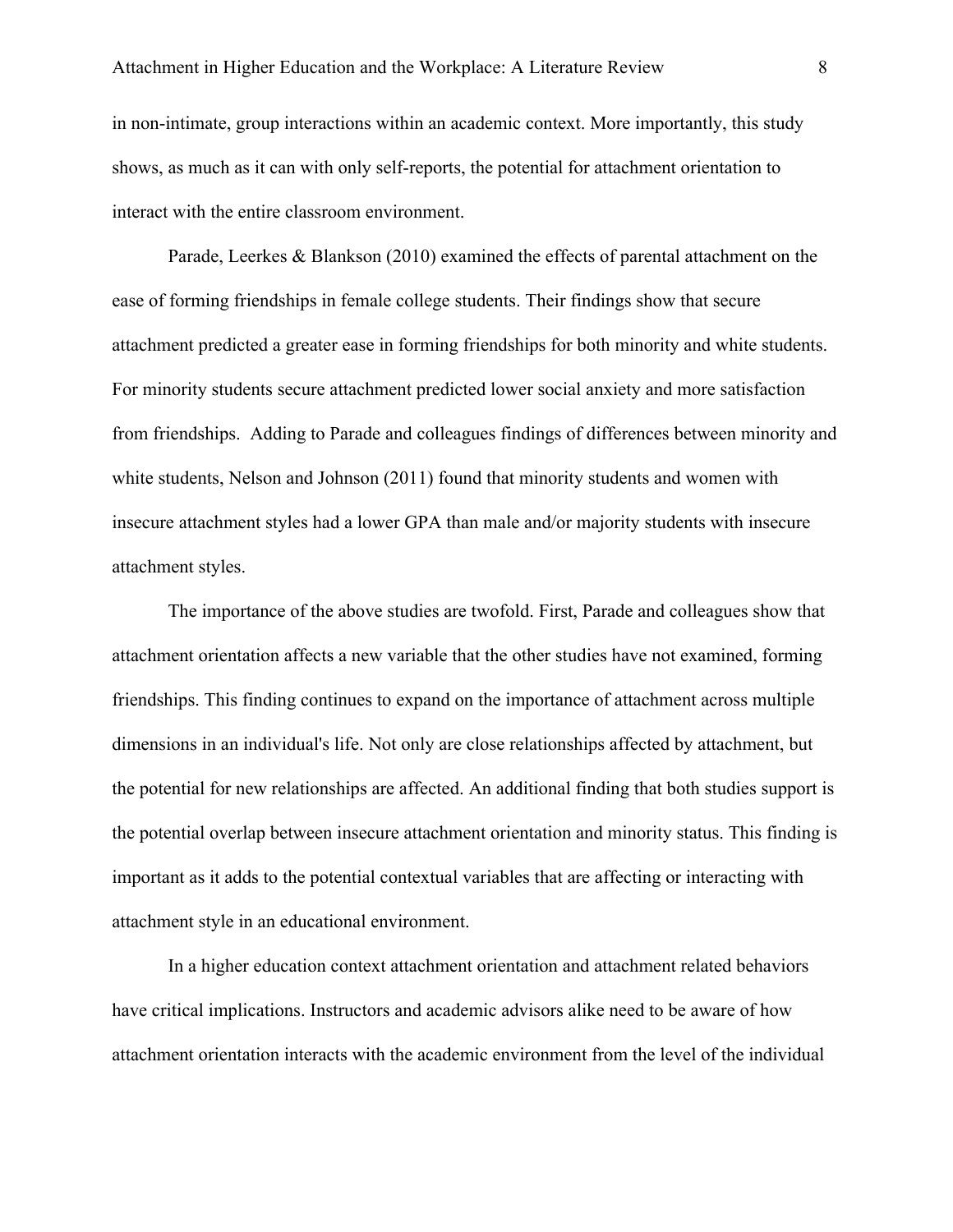student to the entirety of the classroom and beyond. Variables such as academic social integration, community involvement and identification with the college community have been found to be crucial to academic success (Tinto, 1990). Given this, the potential outcomes of the feelings of anxiety, weak feelings of identification and involvement, disconnection from community, decrease in help-seeking behavior and feelings of poor group and general functioning in regards to the academic environment can be expected to create negative academic outcomes for students with insecure attachment orientations. It is not only the students with the insecure attachment orientations that we must be concerned about as the above research shows that the entire classroom environment is affected by interactions of attachment orientations.

#### **Workplace**

In the workplace attachment orientation has been shown to influence workplace cohesion, satisfaction with work, emotional regulation at work and interactions between supervisors and employees. Additionally, attachment orientation is associated with specific leadership styles, perceptions of leadership styles and both actual and perceived overall career success.

 Kafetsios, Athanasiadou, and Dimou (2014) found that for supervisors an avoidant attachment orientation was related to more positive work outcomes for subordinates, but for subordinates an avoidant, or anxious attachment style was related negatively to positive affect and job satisfaction. This mismatch in outcomes for supervisors and subordinates with avoidant attachment styles was hypothesized to be caused by societal norms that speak to the way that a leader is meant to behave: distant, unemotional and disconnected.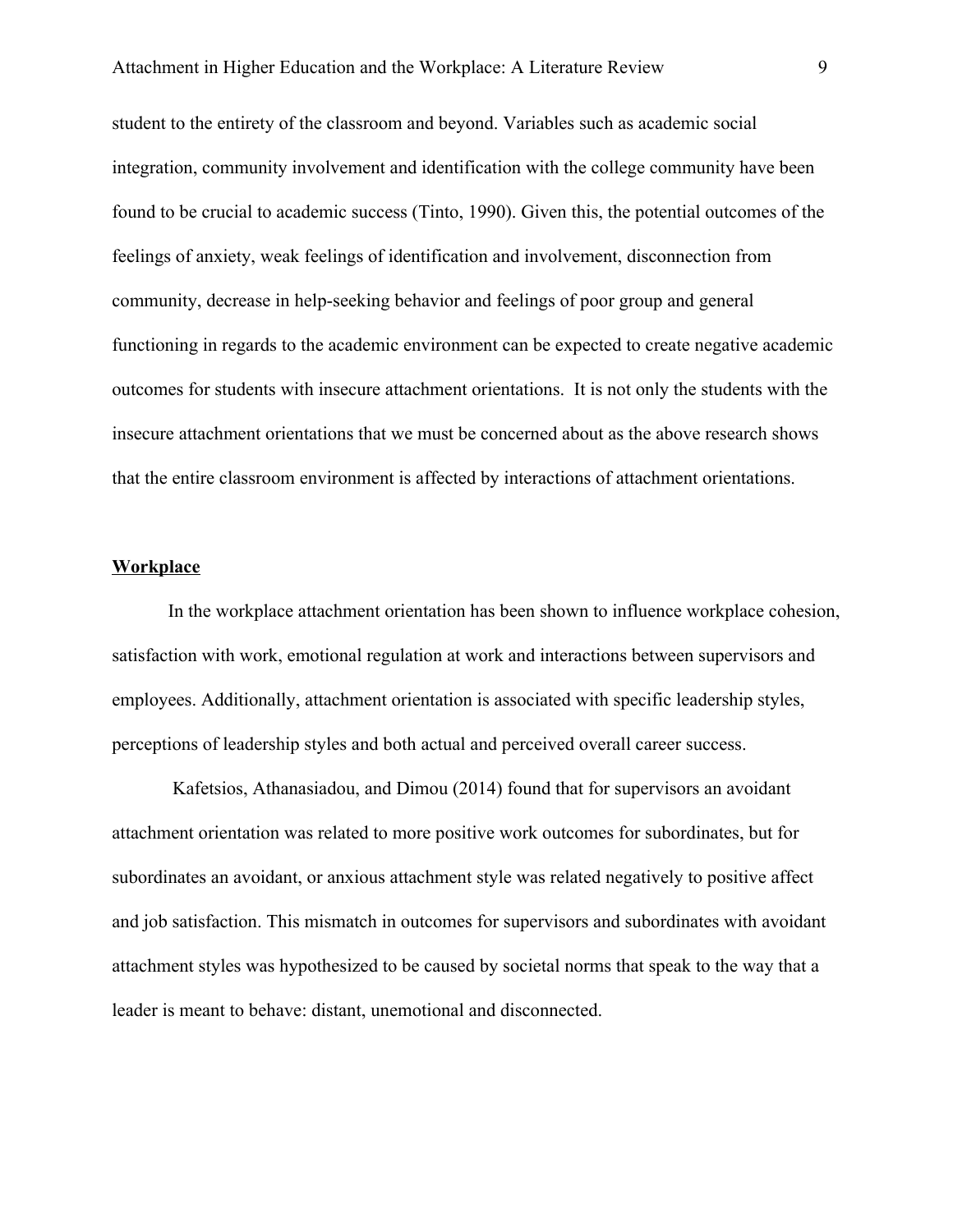The results from this study outline the salience of attachment orientation in the workplace. The reduced lack in job satisfaction that insecure attachment was associated with could help to explain chronic change in jobs, or a lack of career progression. Additionally, the proposed hypothesis that societal norms are interacting with the interpretation of attachment behavior speaks to the potential influence of society and culture on the perception and development, or potential for change of attachment orientation.

In a study focusing on line manager and employee interactions, Crawshaw and Game (2014) found that, in regards to their employers, employees with high attachment avoidance reported not feeling like they had a secure base and low interpersonal trust. These individuals were also found to be less satisfied with career growth opportunities, less likely to engage in internal career development opportunities and were more likely to consider alternative employment options. Additionally, they found that the traits that make for successful line managers are comparable to traits that are associated with a secure base.

This study also looked at organizational trust finding a mediating effect between an avoidant attachment style and career attitudes. The authors suggest that the negative interpersonal expectations associated with avoidant attachment may be transferred onto the organization that an individual works for which could influence the level of confidence one has to explore organizational career opportunities. This lack of confidence could lead to the perception that there is a lack of career growth potential.

This study outlines how attachment behaviors follow an individual through their lives in areas other than intimate relationships. Additionally, it shows how attachment orientation interfaces in a variety of ways that we still do not completely understand. These results continue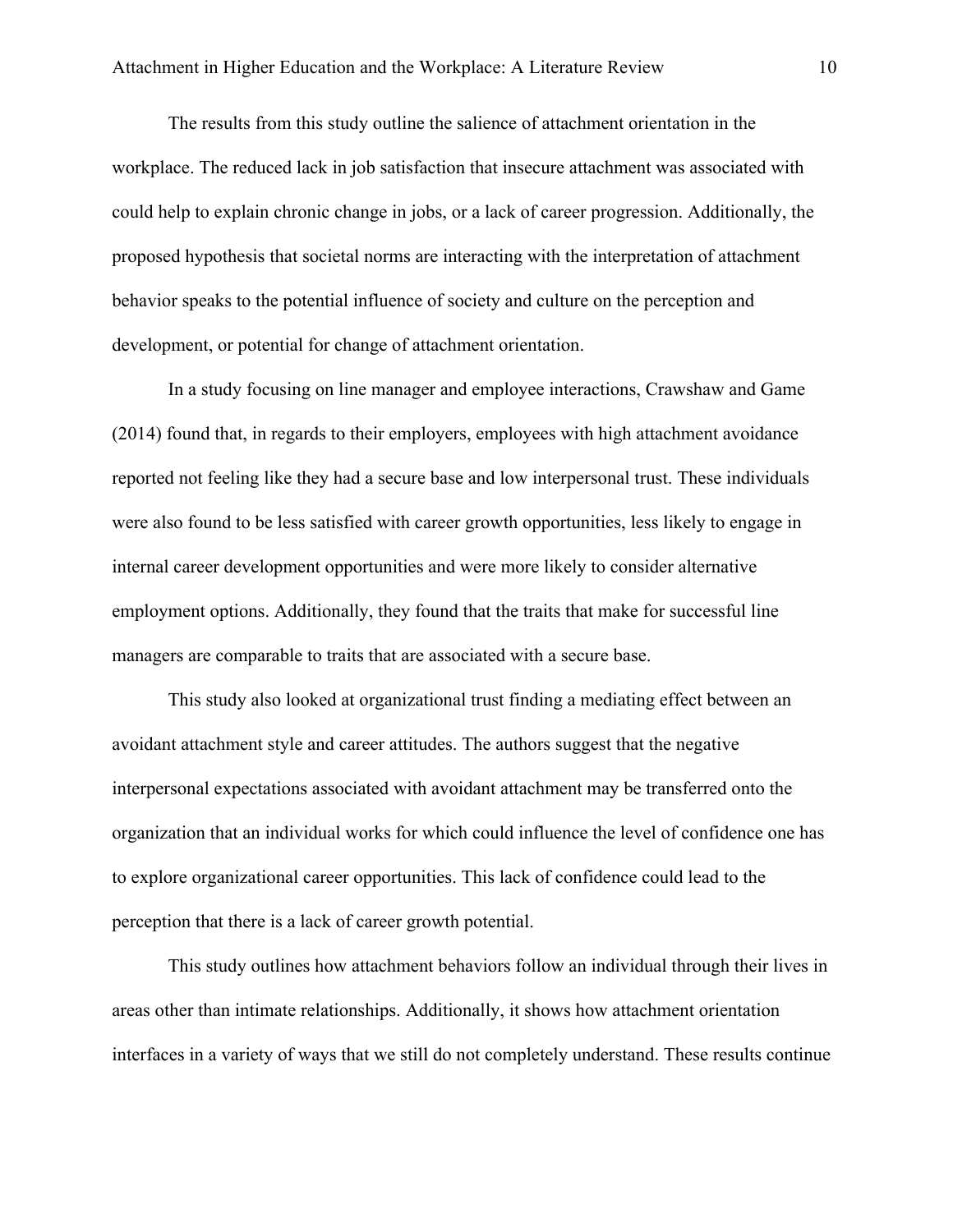to build on the data that speaks to the importance of understanding how attachment orientation affects every aspect of an individual's life from their leadership style, to career growth and feelings about their current work environment.

Molero, Moriano and Shaver (2013) found connections between transformational leadership and employees' attachment style to their bosses. They found that employees were less likely to have anxious, or avoidant attachment styles towards their bosses when they were practicing transformational leadership. Leadership that was more passive, or avoidant was associated with an increase in employees attachment insecurities. Additionally, transactional leadership was positively associated with measures of anxious attachment in employees. Researchers hypothesized that this style of leadership with its theme of reward and punishment could make employees that trend towards anxious attachment more anxious. Molero and colleagues also found that employees with avoidant attachment were less satisfied with their jobs, perceived their bosses as less effective, put less effort in and identify less strongly with their organizations.

The results of this study speak directly to the importance of understanding how attachment orientations can be shifted by specific work environments. To this end it points to the idea that attachment orientation is not only important on an individual level, such as the attachment orientation an employee brings to work influencing the behaviors of that employee, but on a group level, the employees are being influenced by their managers and peers and vice versa. The results of this study point to a varied and highly contextual interaction of different attachment styles within the workplace such as between managers and employees. The findings associated with individuals with an avoidant attachment style are similar to those found in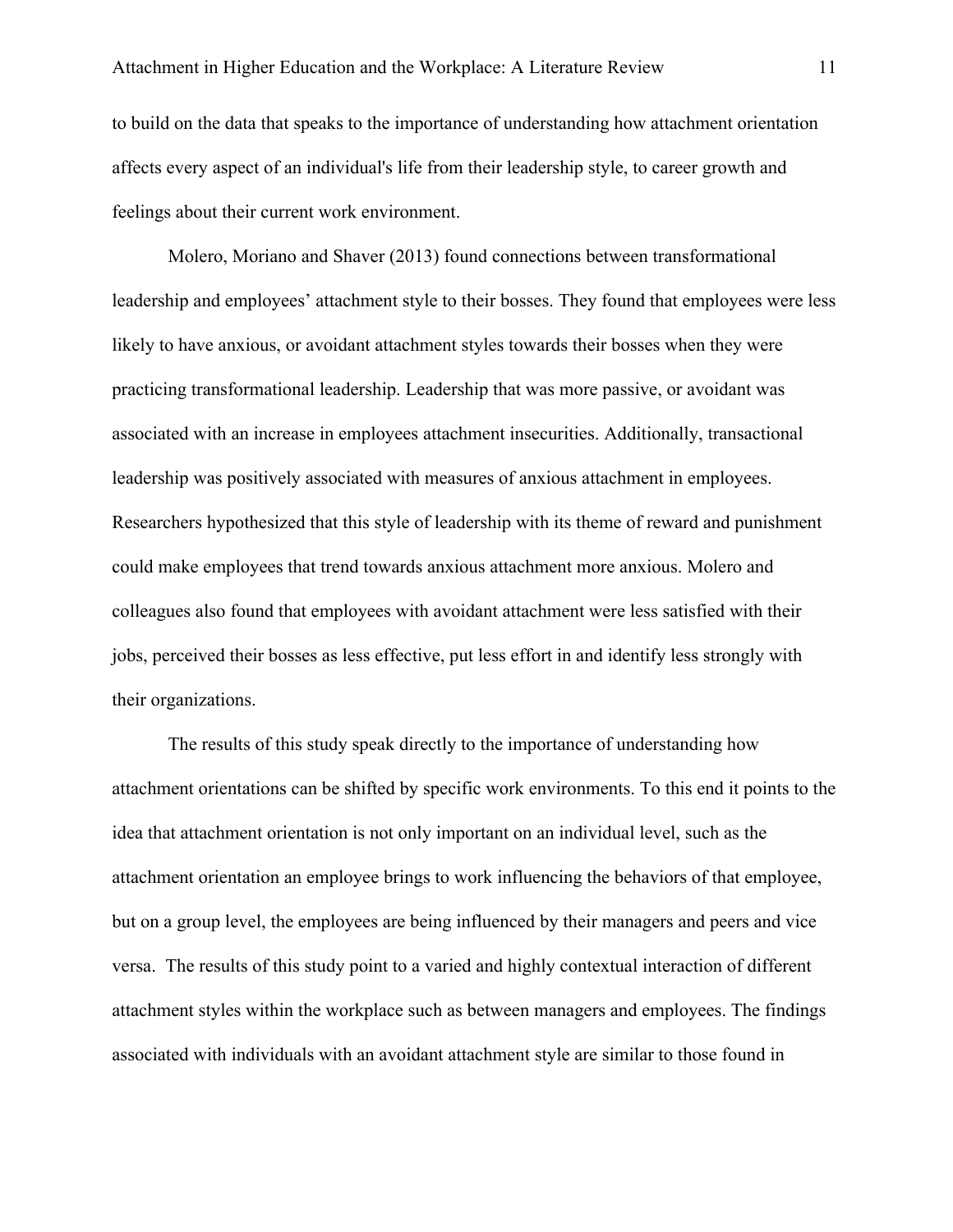Crawshaw and Game's (2014) study, again suggesting that the attachment orientation that an individual brings with them is still influential in the overall outcome, but it is not the only variable to examine.

A study done by Underwood, Mohr, & Ross (2016) on university personnel found that leadership styles were influenced by attachment orientation. Faculty with secure attachment orientation were more likely to practice transformational and charismatic leadership styles. Faculty with fearful attachment orientations were found to practice charismatic leadership less often while dismissive styles were more likely to practice Laissez Faire leadership.

This study adds to Molero, Moriano and Shaver (2013) study making another connection between a bosses attachment orientation and their leadership style that they choose. Taken together the studies show a trail of interactions, behaviors and outcomes related to attachment orientations. On the individual level bosses and employees are bringing their attachment styles and related behaviors which influence the way in which they lead, react to leadership, perceive interactions and perceive themselves. These variables lead to a workplace where people are influencing each others attachment related behaviors and orientation. This further strengthens the argument that attachment is highly salient in functioning of the entire work environments while simultaneously being influenced by the environment.

Richards and Schat (2011) found that employees who rated higher on attachment anxiety measures practiced fewer citizenship behaviors, had higher levels of instrumental and emotional support seeking and an increased intention to quit. Employees who rated high in measures of attachment avoidance were also found to be associated with higher levels of instrumental and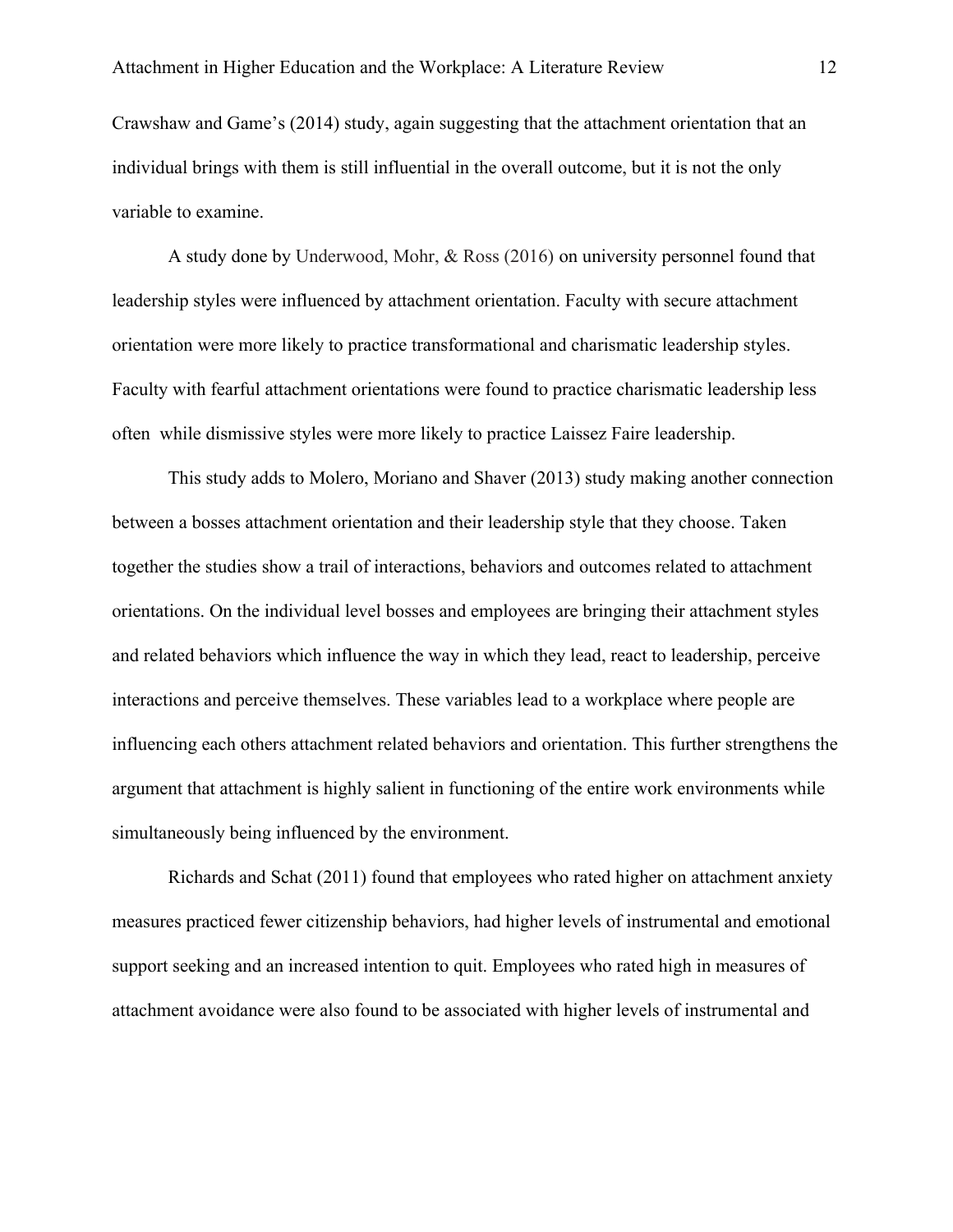emotional support seeking and greater use of surface acting as a means of regulating emotional display.

The finding that both anxious and avoidant attachment orientations were associated with higher levels of support seeking is inconsistent with previous romantic attachment research. This is a highly interesting discovery as it strongly suggests a potential contextual factor in how attachment behavior is displayed. The results of this study go against the idea that you can assume someone's behavior patterns based on their attachment style. This further expands not only on the importance of attachment in work environments, but the importance of context on attachment. Additionally, it suggests that certain environments put pressure on and in turn, influence an individual's attachment behavior.

Much like in higher education employers, human resources managers and others involved in the supervision, management and overall success of employees need to understand how attachment orientation affects the workplace environment. They need to be aware of not only the individual employees behavior, perceptions and overall success, but how attachment interfaces with every aspect of the workplace. This includes understanding how their own attachment style affects their leadership and employee interactions.

Employees with insecure attachment were commonly found to have lower feelings of trust, satisfaction and identification with their organizations and supervisors. This finding is not surprising given the fact that individuals with insecure attachment show these same feelings in their personal lives. These decreased feelings of trust and identification not only negatively impact an individual's performance and success, but they influence interactions with their peers and employers as shown by Langdon and Wang (2009) in their research on attachment and work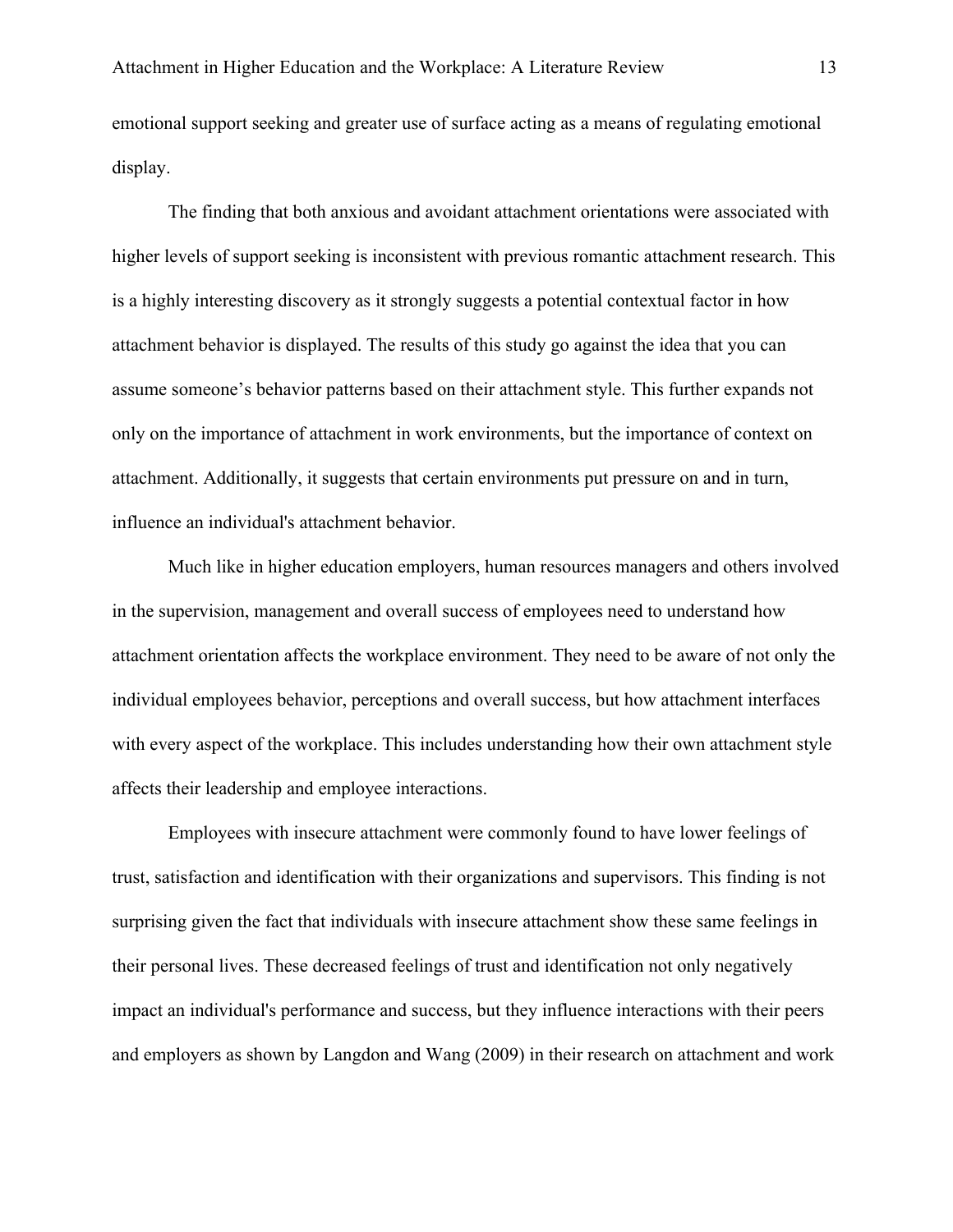cohesion in Firefighters. The workplace environment is negatively impacted by these feelings, especially if it is the supervisor displaying them.

This review outlines the impact of attachment on supervisors and other leaders. The implications of insecure leadership brings up the question of how our culture reinforces leadership behaviors that are related to insecure attachment. Although not every study showed that supervisors with insecure attachment always lead to bad outcomes for the employees there is enough evidence of the positive effects of secure leadership that we should be moving away from outdated views of successful leaders being cold, distant and unemotional.

# **Discussion**

The purpose of this literature review was to outline the salience and influence of adult attachment in relationships and environments not traditionally studied by attachment researchers, specifically higher education and workplaces. Additionally, the intent was to approach the possibility that context plays a significant role in attachment-related behaviors, that is to say that much like personality researchers have found with personality traits, attachment-related behaviors can change based on the pressures of the environment, whether physical, cultural, or social, that an individual is in. Finally, the literature was examined for areas in need of clarity and for limitations that leave room for future research.

Drawing from the research discussed in this review, we can start to imagine the real-world implications of insecure attachment in the academic environment. For example, when a student has the perception that they are performing poorly in group projects, as insecure students have been shown to have, they become preoccupied with feeling as if they are failing.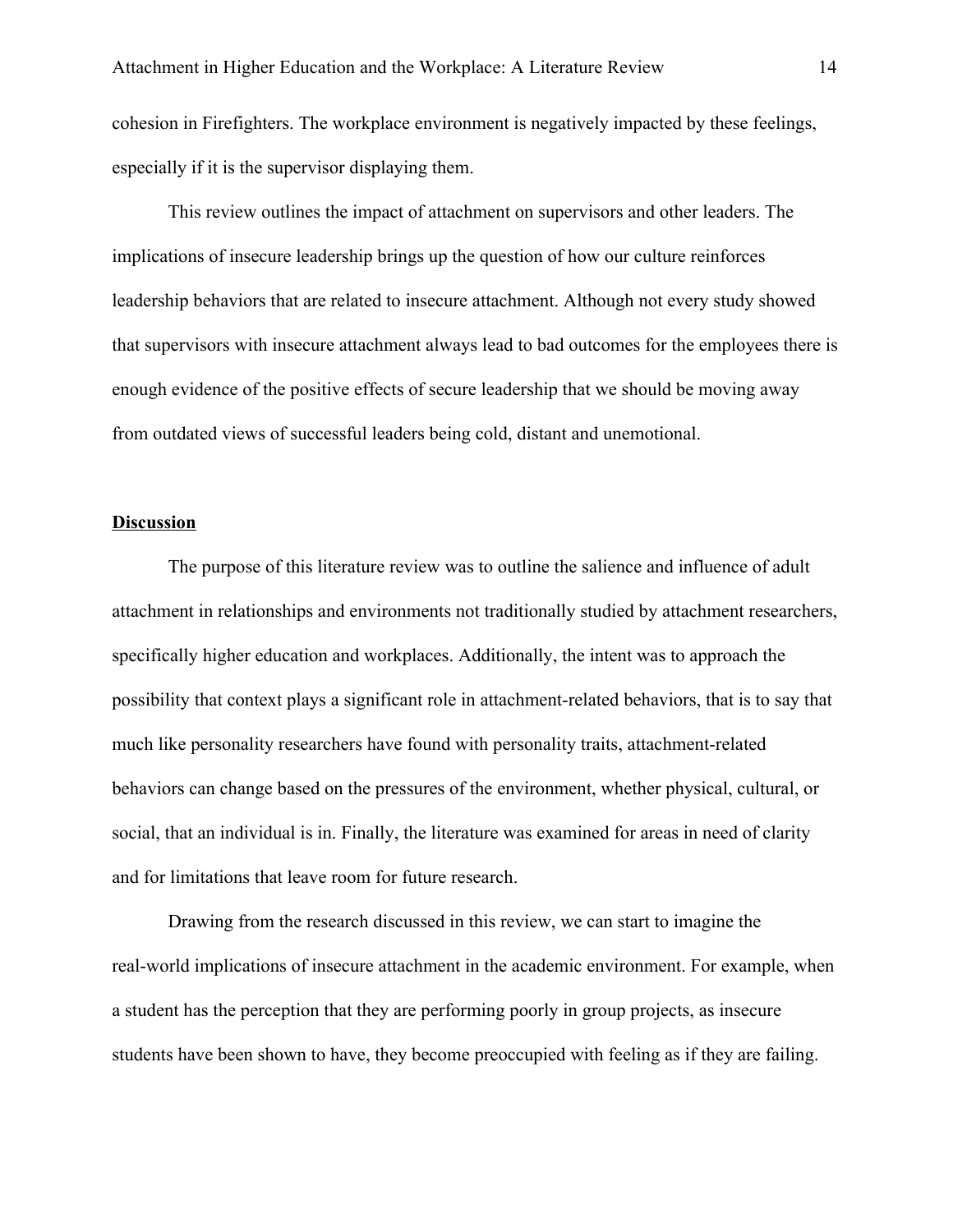This does not allow them to take advantage of the benefits of group work. The disconnection from group functioning mixed with less help seeking behavior due to a negative network orientation can only lead students to become further behind in their coursework and more dis-enchanted with their education. Indeed, much, but not all, of the limited literature that does compare GPA and attrition rate to attachment orientation has found that insecure students tend to have lower GPAs and a higher likelihood of attrition (Nelson & Johnson, 2011; Perine, 1999; Lopez, 1997).

In addition to scenarios such as the one given above, understanding the specific implications of attachment for minority college students is of critical importance given that minority students have specific struggles within higher education including but not limited to cultural mismatch and microaggressions (Chang, Wang, Mancini, Mcgrath-Mahrer & Orama de Jesus, 2019; Simatele, 2018). The limited research available points to the possibility of the attachment orientation of minority students compounding these unique difficulties.

When considering the impact of microaggressions on individuals including increased anxiety, depressive symptoms and negative affect (Nadal, Griffin, Wong, Hamit & Rasmus, 2014) the finding that secure attachment predicted lower social anxiety and more satisfaction from friendships for minority students is pertinent. If a student is already in an environment that increases their anxiety it would follow that the addition of an insecure attachment orientation would magnify this anxiety. This rise in anxiety could put increasing pressure on the student in turn magnifying the difficulties that they face in successfully completing college. Additionally, forming friendships and connections in college is important for the success of all students, but given the cultural mismatch that many minority students experience they may not have the same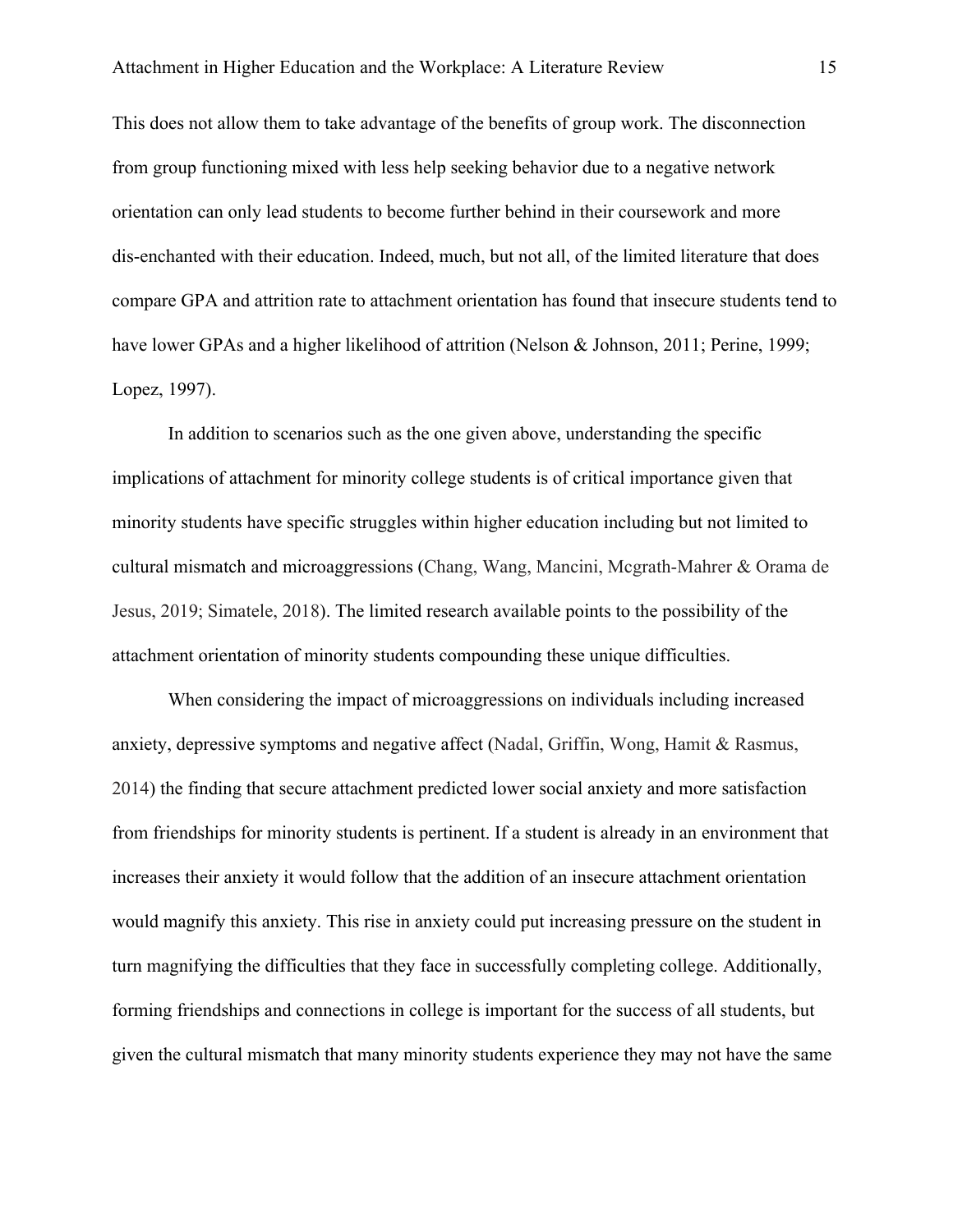social opportunities as majority students (Chapman & Bhopal, 2019). This discrepancy in social opportunities lends to the increased potential of insecure attachment to significantly add to the struggles of forming connections for minority students.

While considering the implications of attachment orientation on the success of minority college students it is important to keep in mind that attachment theory and the tools used to measure attachment orientation have been developed for and by middle-class, westerners (Keller, 2018). This could skew results for minority students and bias interpretation of these results. More research must be conducted to better understand cultural differences in attachment before assuming that we are properly measuring and interpreting attachment across cultures.

The findings of the above studies could help to further inform educators on why certain students struggle with getting involved in the academic community, do not utilize resources, pursue fewer opportunities such as internships, challenging courses and research and generally struggle in the academic arena. Understanding these barriers could lead to new academic advising, counseling, or even teaching styles to reach students with insecure attachment orientations and help them to succeed not only academically, but in their personal lives as well.

In addition to the implications of attachment in higher education this review makes a clear connection between job satisfaction, job success and attachment orientation. Given that researchers have found that increased job satisfaction correlates to increased life satisfaction (Judge & Watanabe, 1993) it can be assumed that the work-related difficulties caused at least in part by insecure attachment orientation are having a negative impact on an individual's overall life satisfaction. Improving the work environment and better understanding how to help individuals with insecure attachment in the workplace could significantly improve overall life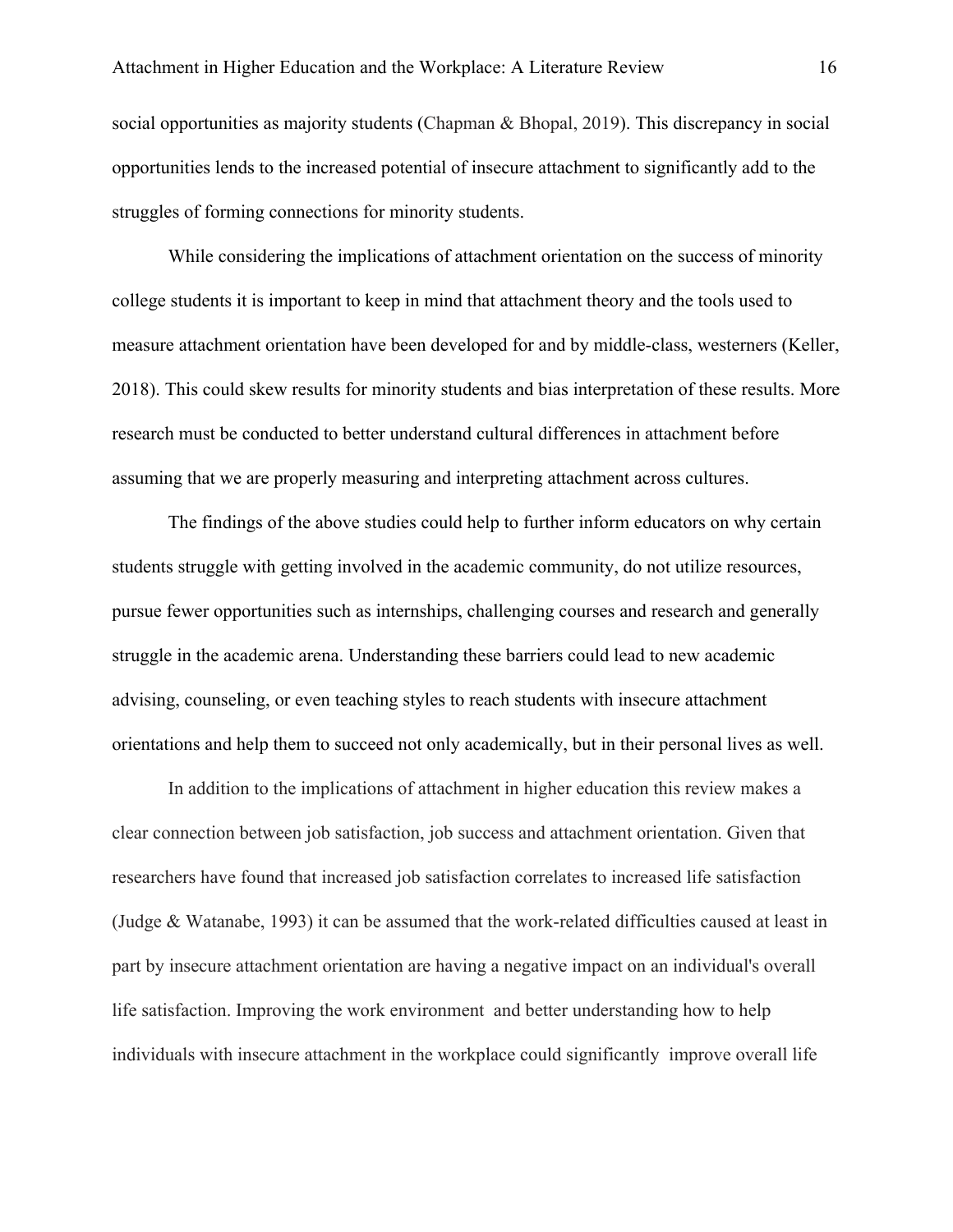satisfaction. This could specifically apply to the relationship between individuals in leadership positions such as managers and employees due to the potential for leader attachment to both positively and negatively influence employee attachment behavior.

The connection between leadership style and attachment orientation is of great importance, especially when viewed through a cultural lens. Given our current cultural environment there are potentially far-reaching, negative personal effects for the individuals in leadership positions with insecure attachment orientations. For example, given the common cultural expectation of leaders being cold, distant and unemotional an individual with avoidant attachment may succeed at work, but be miserable, or lonely in their personal life because they can not maintain a healthy relationship, or maybe any relationship. Is it ethical for our culture to be supporting behaviors that are harming individuals who are practicing them, especially when we know there are less harmful and equally, if not more successful, ways of being a leader?

By understanding the way in which attachment interfaces in work environments we can begin to better explain work-related stress, dissatisfaction, conflict and lack of career growth. Additionally, we can begin to look at how the culture of work environments influences individuals, especially those with insecure attachment orientations in both supervisor and subordinate positions. These findings could lead to new training protocols, more healthful workplace environments and new standards for what a healthy and successful leader looks like.

In addition to specific, real-life applications of the findings of this literature review context stands out as an important influence on attachment related behavior and orientation. Variables such as minority status, culture, social environment and attachment orientation of individuals in leadership positions such as professors and managers are of crucial importance.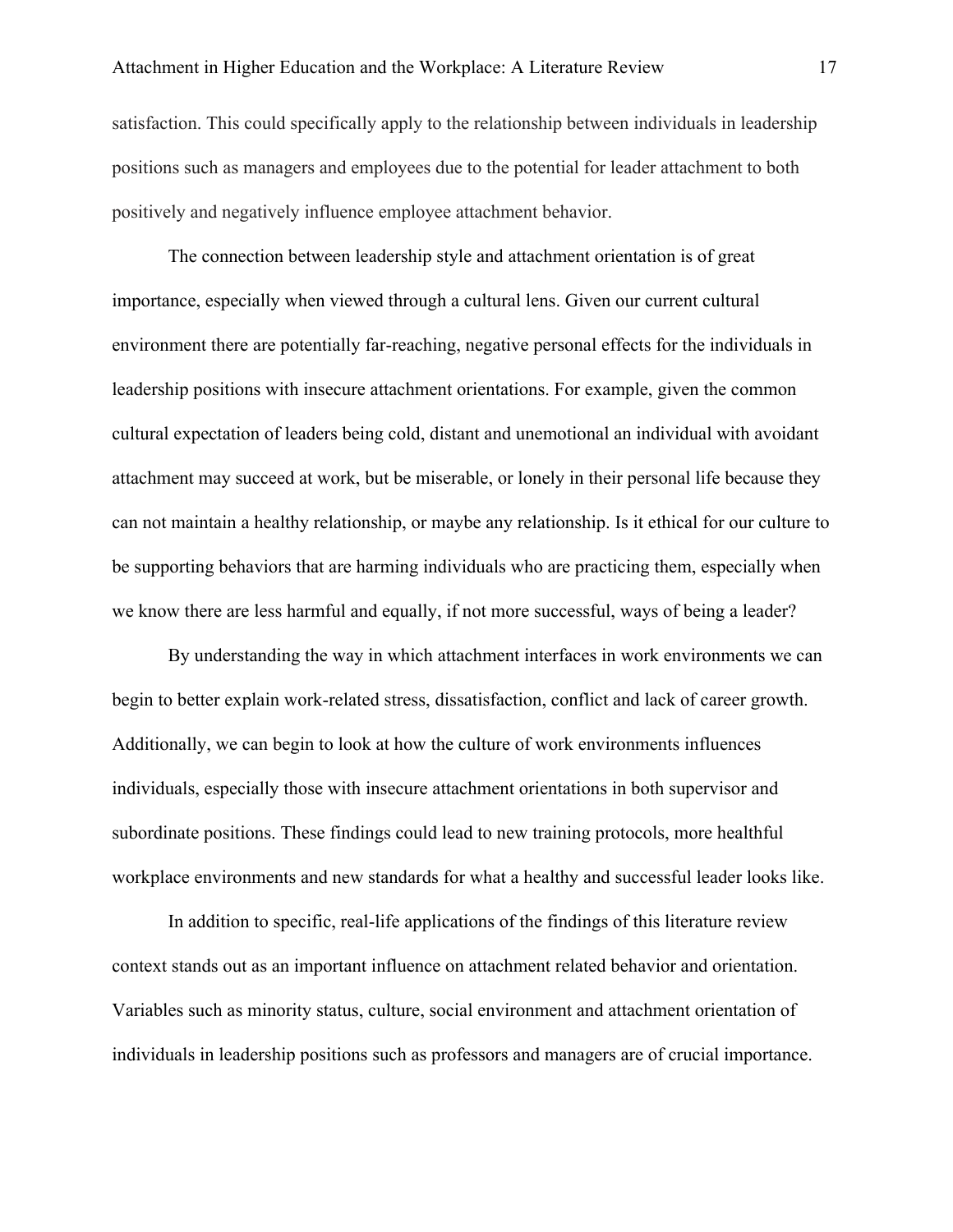This review speaks to the fact that individuals may be more likely to act a certain way based on their attachment, but the environment holds significant weight in how they actually behave. Future research must begin to approach specific contextual aspects of attachment, especially within a higher education environment where the research is most lacking.

A specific finding of this review is that within attachment-related outcomes in some contexts, traditional patterns are contradicted. For example, an avoidant attachment orientation in supervisors has positive work outcomes for subordinates, but an avoidant attachment orientation in subordinates is associated with negative outcomes. This raises important questions about the potential for differences in the outcome of attachment behavior depending on the individual, dyad, group and overall environment. This is especially interesting given the research that shows that secure attachment is associated with more positive and successful leadership styles. In sum, future research should address differences in outcomes based on the type of work environment, classroom environment, what is culturally expected in those environments, or other supports that may not have been measured.

An additional finding is that leadership styles were found to be associated with different outcomes for employees regardless of attachment orientation. This shows a clear relationship between the environment and the behavior that is displayed. An individual with a certain attachment orientation may be more likely to act a certain way, but external pressures are pushing them in one direction, or another. In an environment where the leadership is charismatic, or transformational insecure individuals attachment schema may be challenged leading to a shift in attachment orientation and/or attachment related behavior. Another possibility is that insecure individuals begin to mirror, or learn from their bosses behavior leading to a replication of the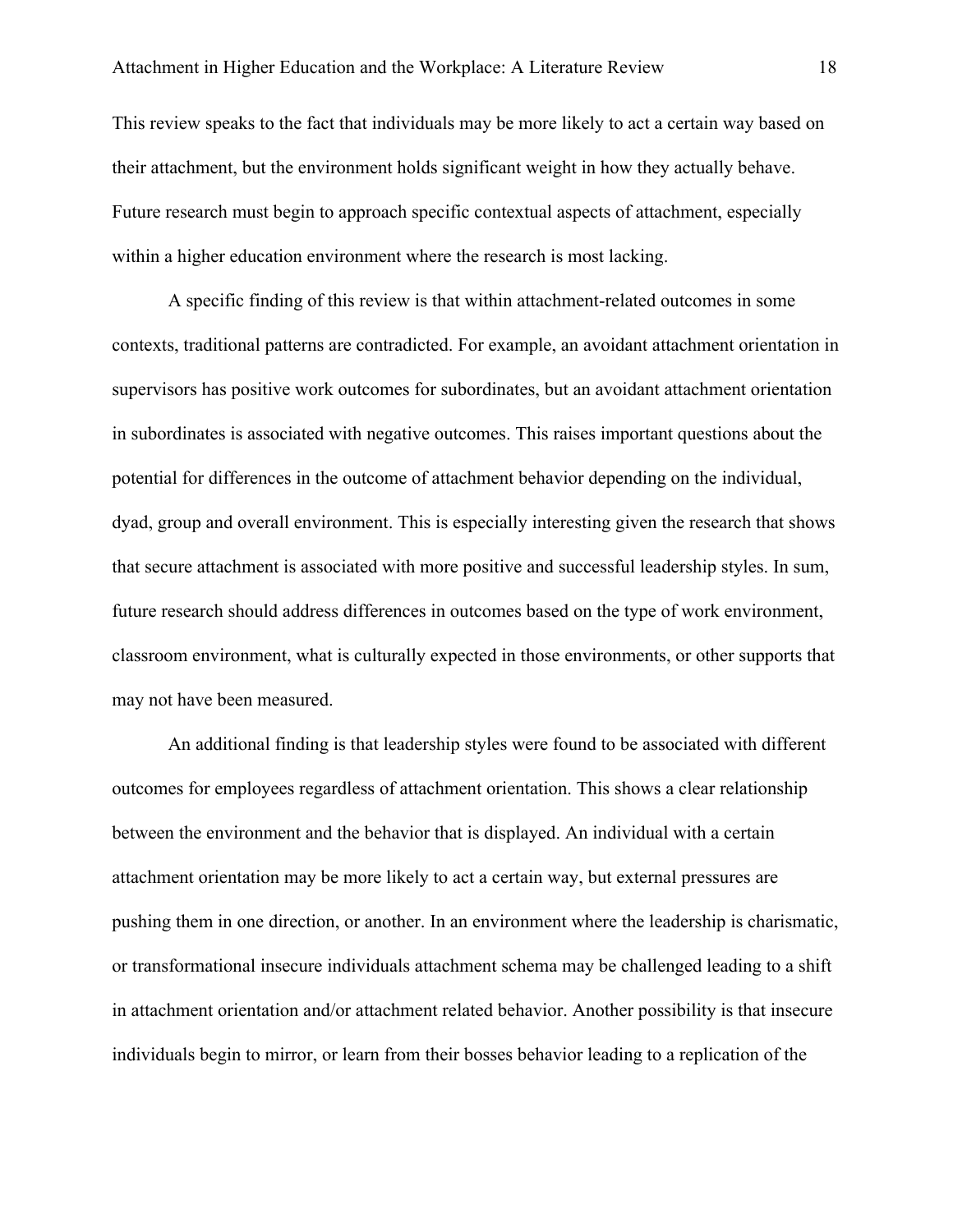secure behavior. This could be compared to how an insecure individual learns from an attachment surrogate such as a therapist, or secure partner (Ainsworth, 1985).

The influence of a supervisors leadership style, which is itself influenced by attachment, on employees attachment, shows a complex and multi-tiered relationship between attachment style and a successful workplace. The environment that an employee is entering into is just as important as the attachment style, or beliefs about how the world works that they hold. Employees do not simply enter into their workplace and start behaving a certain way in accordance with their attachment style. They are constantly adjusting their behaviors based on the messages that they are getting from others in their workplace and social environment. This seems to be especially true of the interactions between employees and supervisors, or individuals in a leadership role.

 Attachment research currently focuses very much on the stability of attachment behaviors based on attachment orientations. Researchers have moved towards viewing attachment on a spectrum which is a step in the right direction. The above data suggests that much like personality researchers (Mischel, 2004) along with numerous socio cultural researchers (Kirschner & Martin, 2010) have found in their fields, attachment behavior needs to be viewed on a situational, or contextual basis. Environment may play a more significant role in the expression and development of attachment orientation than it is given credit for. Separating attachment behavior from the environment leaves limited room for interpretation of meaning and truly understanding how attachment interfaces with the daily life of an individual.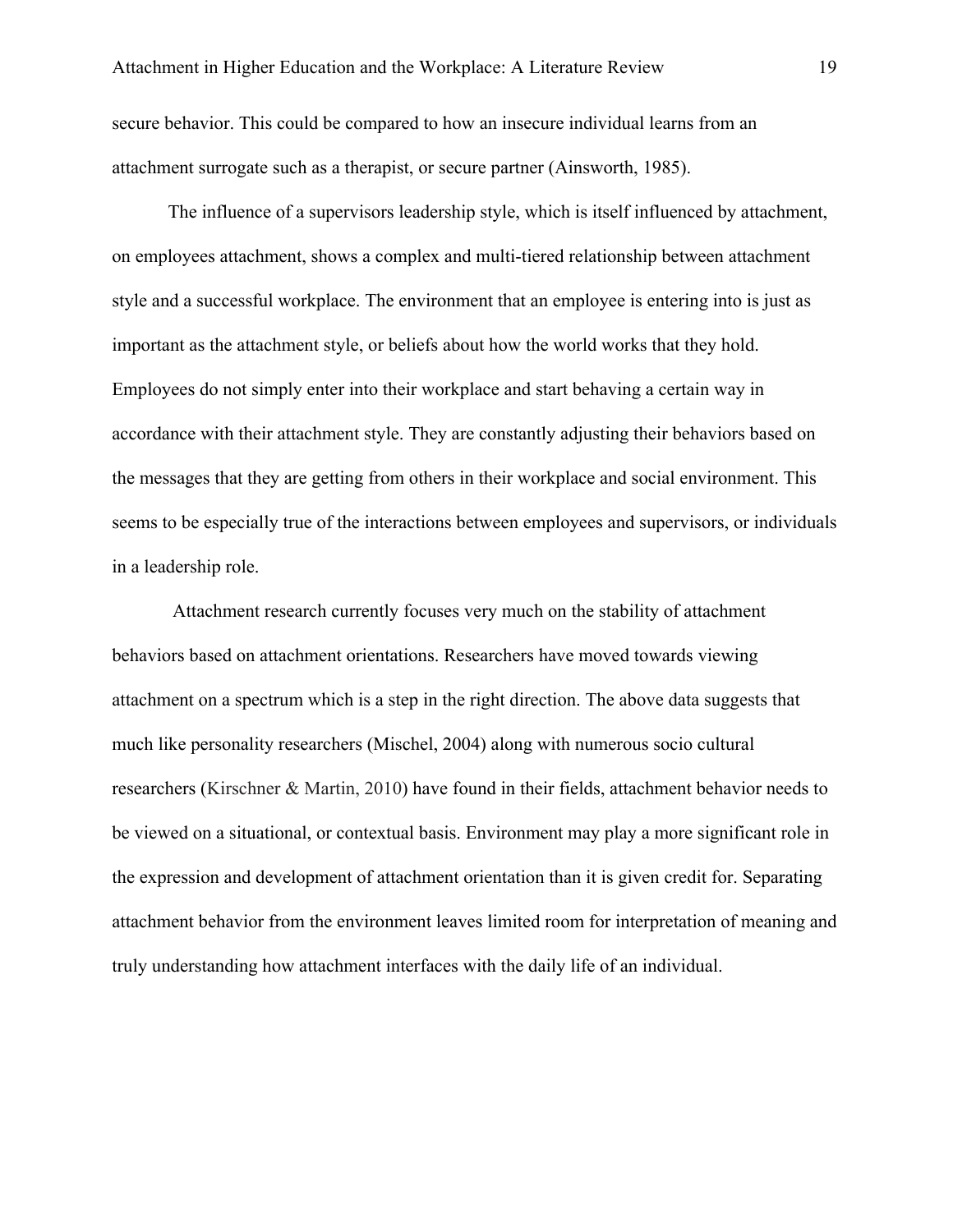## **Additional Considerations**

Both within this review and in regards to attachment theory in general there are limitations that must be discussed. First, attachment theory makes assumptions based from a middle-class, western perspective (Keller, 2018). There is an inherent bias in both the interpretation and measurement of attachment orientation along with how "good" and "bad" attachment is defined. The interpretation of attachment can not be accurate without first understanding the culture in which the person is apart of (Keller, 2018). Attachment researchers must move away from the belief that the western view of attachment and the tools that we have developed to measure it can be applied universally to all groups of people. We must re-examine our current view of attachment theory and work to move towards a more culturally informed system.

Along with the lack of cultural sensitivity within attachment theory the type of instrument used to measure attachment can dramatically affect results. Many of the studies examined in this review utilized different methods of measuring attachment leading to a lack of control when comparing results. When considering qualitative research, the bias of the researcher, especially in regards to cultural background, must be taken into consideration. Compounding effects of other variables that researchers are not aware of, or that were not measured must also always be considered especially given the potential of contextual influence on attachment behaviors.

The general lack of attachment research, especially in higher education is an additional limitation. In this case, research examining the attachment orientations of professors, guidance counselors and other individuals in leadership roles would be especially helpful. A more thorough examination of the attachment orientation of every individual in an environment with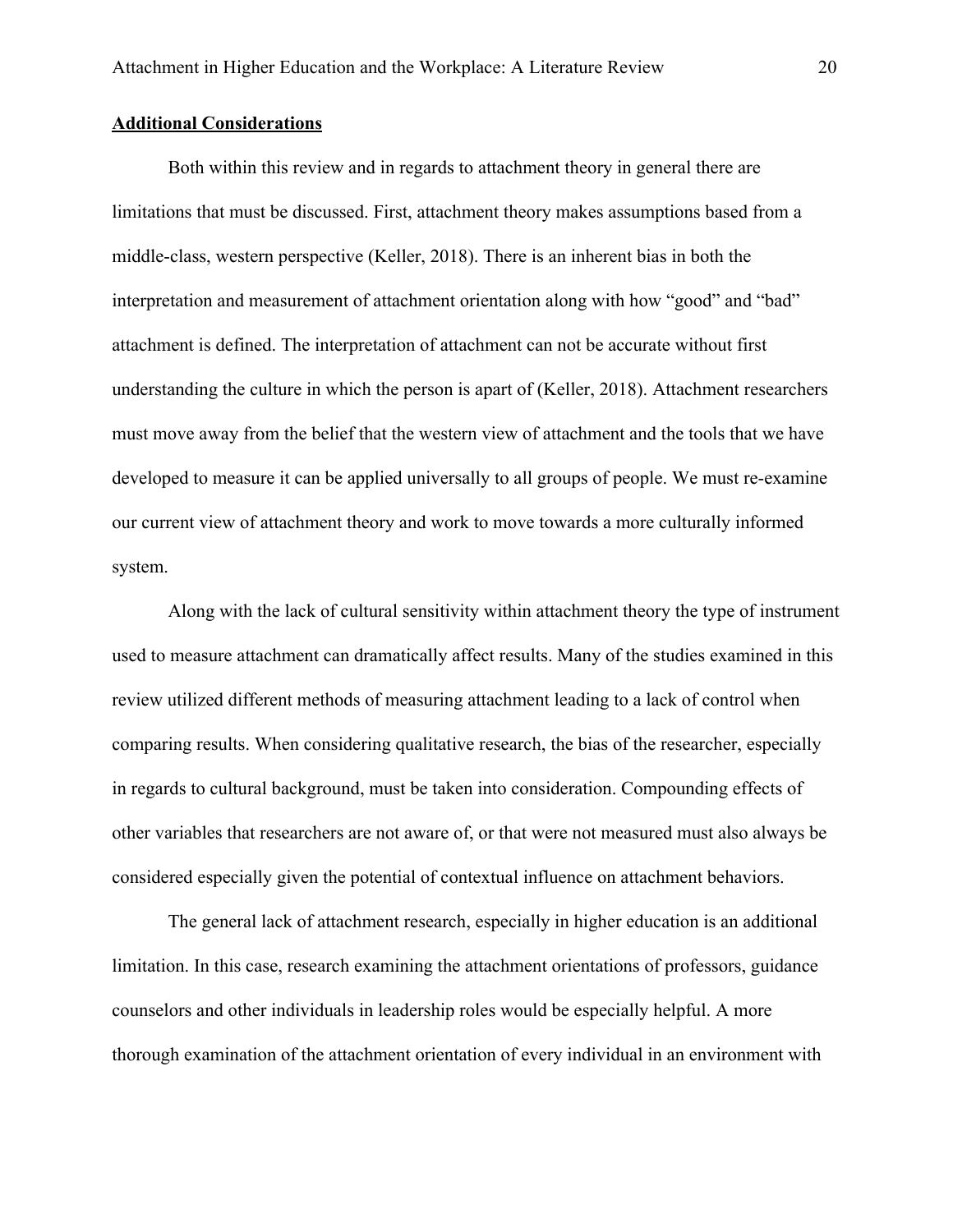multiple tools would increase our overall understanding of attachment. For example, researchers should be looking for interactions between professor attachment orientation, student attachment orientation and outcomes. Qualitative research including videos could be utilized more often to understand variables such as how the classroom environment, such as reactions of students and professors to specific behaviors, are interacting with attachment orientation and display of attachment behavior.

To improve the validity of future attachment research investigators should work towards implementing mixed methods research protocols that include not only survey measures, but personal interviews and potentially even researcher interpretation via videos or observation. Additionally, researchers must look beyond the individual and dyadic relationships and towards group interactions. As the above research outlines, viewing attachment from a group perspective gives more in-depth information on what influence different interactions have on attachment as well as the way that different attachment orientations interact with each other.

By critically examining the current literature on attachment in the workplace and higher education environments it is clear that attachment needs to be examined through a different lense and with a different set of tools. Traditionally, attachment orientation has been measured by collecting quantitative data such as surveys, or limited qualitative data such as interviews with an individual, or their family. Moving towards a qualitative based and holistic approach to attachment research is the next step in understanding the complex workings of attachment and how it truly interacts with every part of the human experience.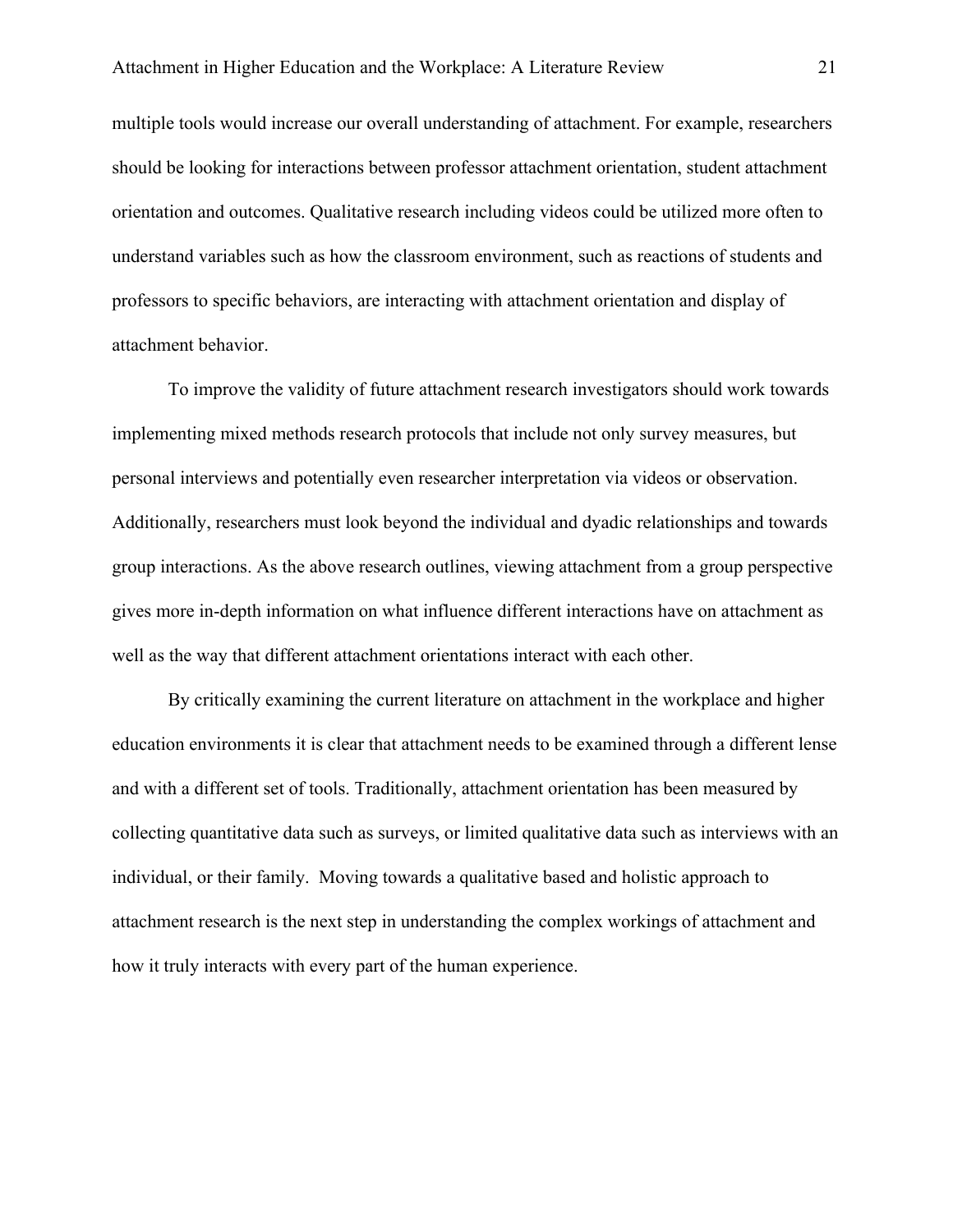# References

- Ainsworth, M. (1985). Attachments across the life span. *Bulletin of the New York Academy of Medicine, 61*(9), 792-812.
- Ainsworth, M. D. S., Blehar, M. C., Waters, E., Wall, S. N., Blehar, M. C., Waters, E., & Wall, S. N. (2015). *Patterns of Attachment: A Psychological Study of the Strange Situation*. <https://doi.org/10.4324/9780203758045>
- Bartholomew, K., & Horowitz, L. (1991). ATTACHMENT STYLES AMONG YOUNG-ADULTS A TEST OF A 4-CATEGORY MODEL. *Journal Of Personality And Social Psychology*, *61*(2), 226–244. https://doi.org/10.1037/0022-3514.61.2.226
- Bretherton, I. (1993). The Origins of Attachment Theory: John Bowlby and Mary Ainsworth. *Developmental Psychology*, *28*(5), 759–75. https://doi.org/10.1037/0012-1649.28.5.759
- Bowlby, J. (1982). *Attachment and loss* (2nd ed.). New York: Basic Books.
- Brussoni, M., Jang, K., Livesley, W., & Macbeth, T. (2000). Genetic and environmental influences on adult attachment styles. *Personal Relationships, 7*(3), 283-289.
- Chang, J., Wang, S., Mancini, C., Mcgrath-Mahrer, B., & Orama de Jesus, S. (2019). The complexity of cultural mismatch in higher education: Norms affecting first-generation college students' coping and help-seeking behaviors. *Cultural Diversity & Ethnic Minority Psychology,* Cultural diversity & ethnic minority psychology, 14 October 2019.
- Chapman, T., & Bhopal, K. (2019). The perils of integration: Exploring the experiences of African American and black Caribbean students in predominantly white secondary schools. *Ethnic and Racial Studies, 42*(7), 1110-1129.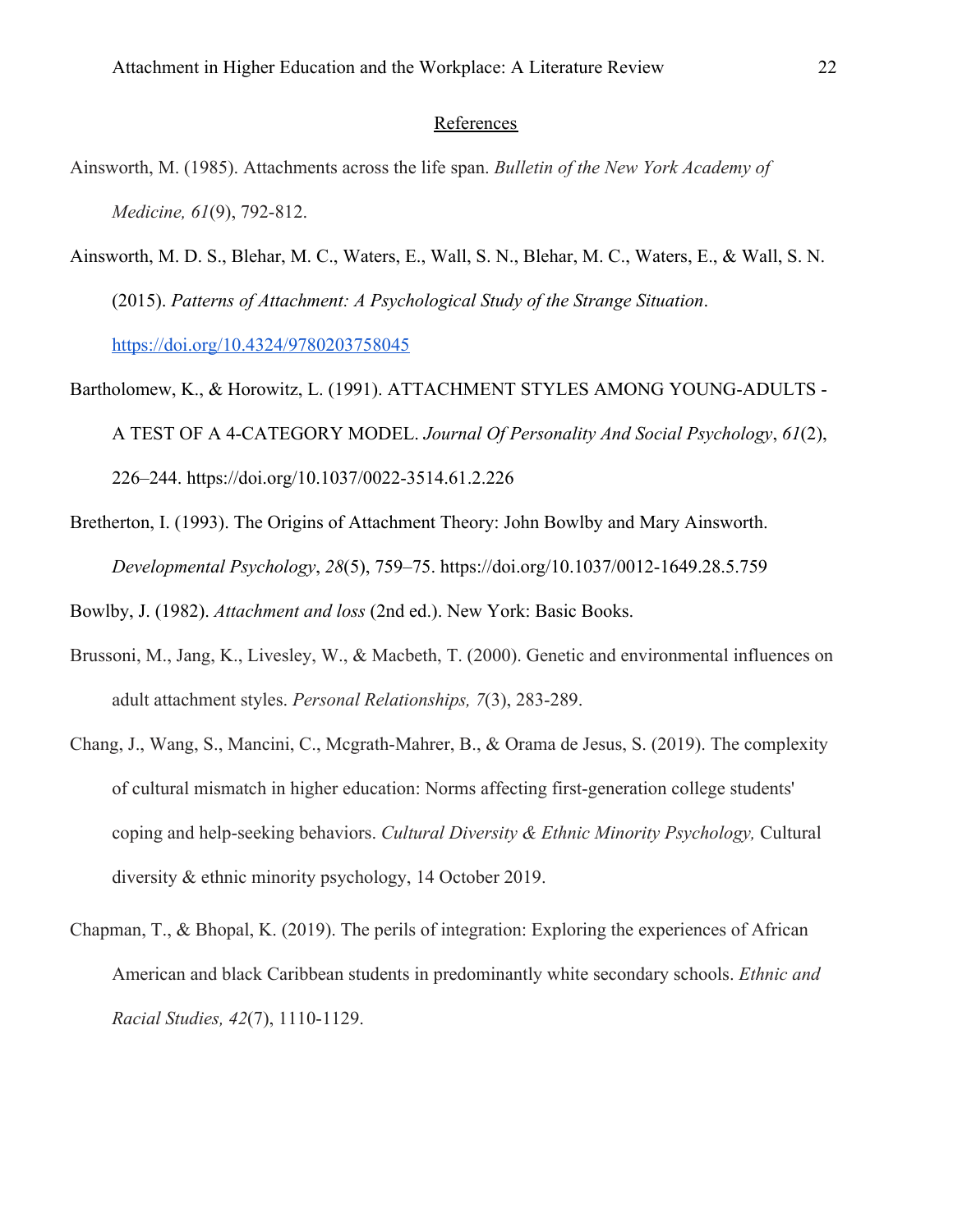- Crawshaw, J., & Game, A. (2015). The role of line managers in employee career management: An attachment theory perspective. *The International Journal of Human Resource Management, 26*(9), 1182-1203.
- Davila, J., Burge, D., & Hammen, C. (1997). Why does attachment style change? *Journal of Personality and Social Psychology, 73*(4), 826-838.
- Davila, J., & Sargent, E. (2003). The Meaning of Life (Events) Predicts Changes in Attachment Security. *Personality and Social Psychology Bulletin, 29*(11), 1383-1395.
- Hiester, M., Nordstrom, A., & Swenson, L.M. (2009). Stability and Change in Parental Attachment and Adjustment Outcomes During the First Semester Transition to College Life. *Journal of College Student Development 50*(5), 521-538. [doi:10.1353/csd.0.0089.](http://doi.org/10.1353/csd.0.0089)
- Judge, Timothy A., & Watanabe, Shinichiro. (1993). Another look at the job satisfaction-life satisfaction relationship. *Journal of Applied Psychology, 78*(6), 939-948.
- Kafetsios, K., Athanasiadou, M., & Dimou, N. (2014). Leaders' and subordinates' attachment orientations, emotion regulation capabilities and affect at work: A multilevel analysis. *The Leadership Quarterly, 25*(3), 512-527.
- Keller, H. (2013). Attachment and Culture. *Journal of Cross-Cultural Psychology, 44*(2), 175-194.
- Keller, T., & Cacioppe, R. (2001). Leader-follower attachments: Understanding parental images at work. *Leadership & Organization Development Journal, 22*(2), 70-75.
- Kirschner, S., & Martin, Jack. (2010). *The sociocultural turn in psychology : The contextual emergence of mind and self*. New York: Columbia University Press.
- Kobak, R., & Sceery, A. (1988). Attachment in Late Adolescence: Working Models, Affect Regulation, and Representations of Self and Others. *Child Development, 59*(1), 135-46.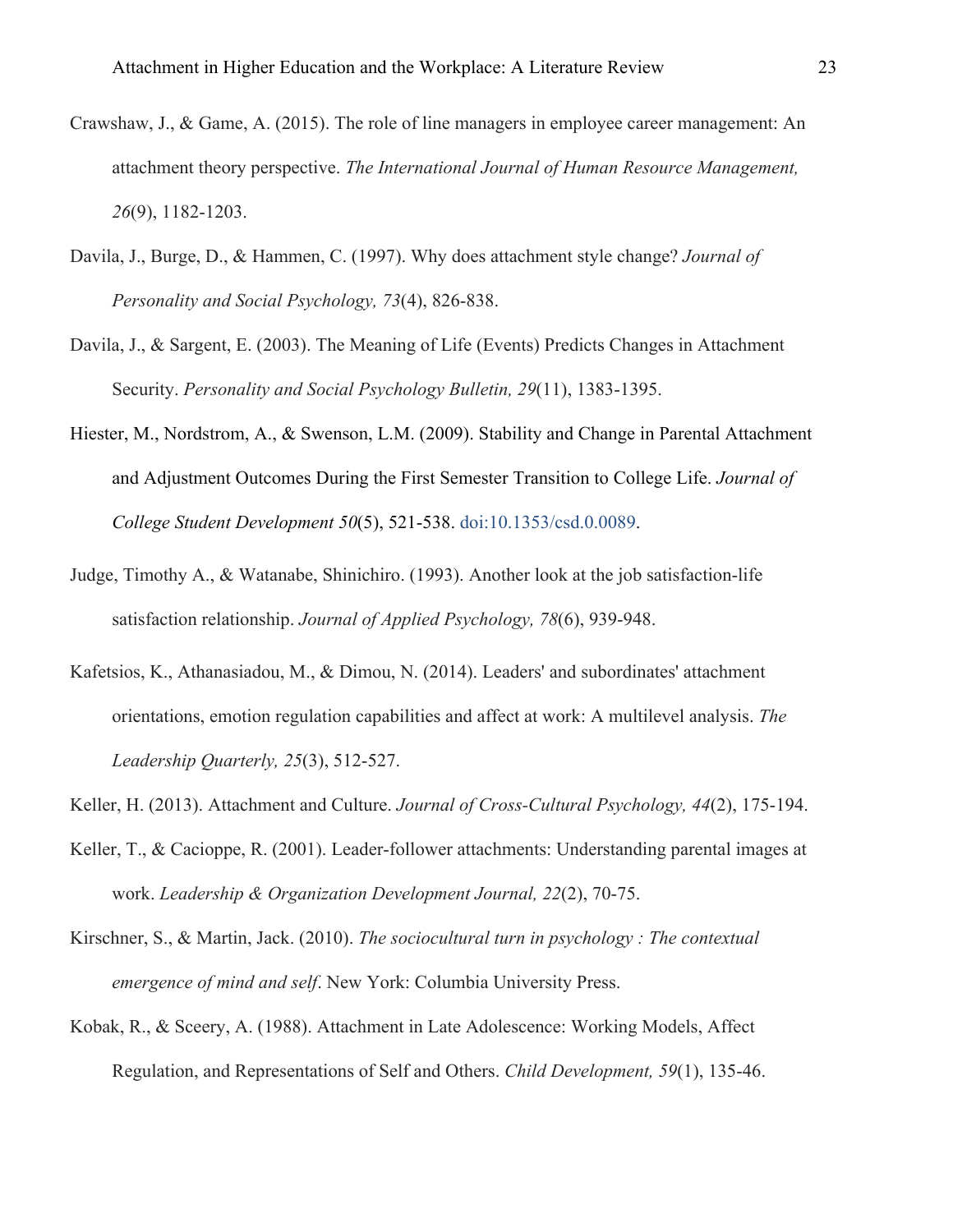- Konrath, S. H., Chopik, W. J., Hsing, C. K., & O'brien, E. (2014). Changes in Adult Attachment Styles in American College Students Over Time: A Meta-Analysis. *Personality and Social Psychology Review*, *18*(4), 326–348. <https://doi.org/10.1177/1088868314530516>
- Lavy, S. (2017). Who benefits from group work in higher education? An attachment theory perspective. *Higher Education, 73*(2), 175-187.
- Little, L., Nelson, D., Wallace, J., & Johnson, P. (2011). Integrating attachment style, vigor at work, and extra-role performance. *Journal of Organizational Behavior, 32*(3), 464-484.
- Lopez, F. G. (1997). Student-Professor Relationship Styles, Childhood Attachment Bonds and Current Academic Orientations. *Journal of Social and Personal Relationships*, *14*(2), 271–282. https://doi.org/10.1177/0265407597142008
- Lopez, F. G., & Gormley, B. (2002). Stability and change in adult attachment style over the first-year college transition: Relations to self-confidence, coping, and distress patterns. *Journal of Counseling Psychology*, *49*(3), 355–364. http://dx.doi.org/10.1037/0022-0167.49.3.355
- Landen, S. M., & Wang, C.-C. D. C. (2010). Adult attachment, work cohesion, coping, and psychological well-being of firefighters. *Counselling Psychology Quarterly*, *23*(2), 143–162. <https://doi.org/10.1080/09515071003776028>
- Mikulincer, M. (2007). *Attachment in adulthood: Structure, dynamics, and change*. Retrieved from <http://public.eblib.com/choice/publicfullrecord.aspx?p=320570>
- Mischel, W. (2004)*.* Toward an integrative science of the person*. Annual Review of Psychology, 55, 1.*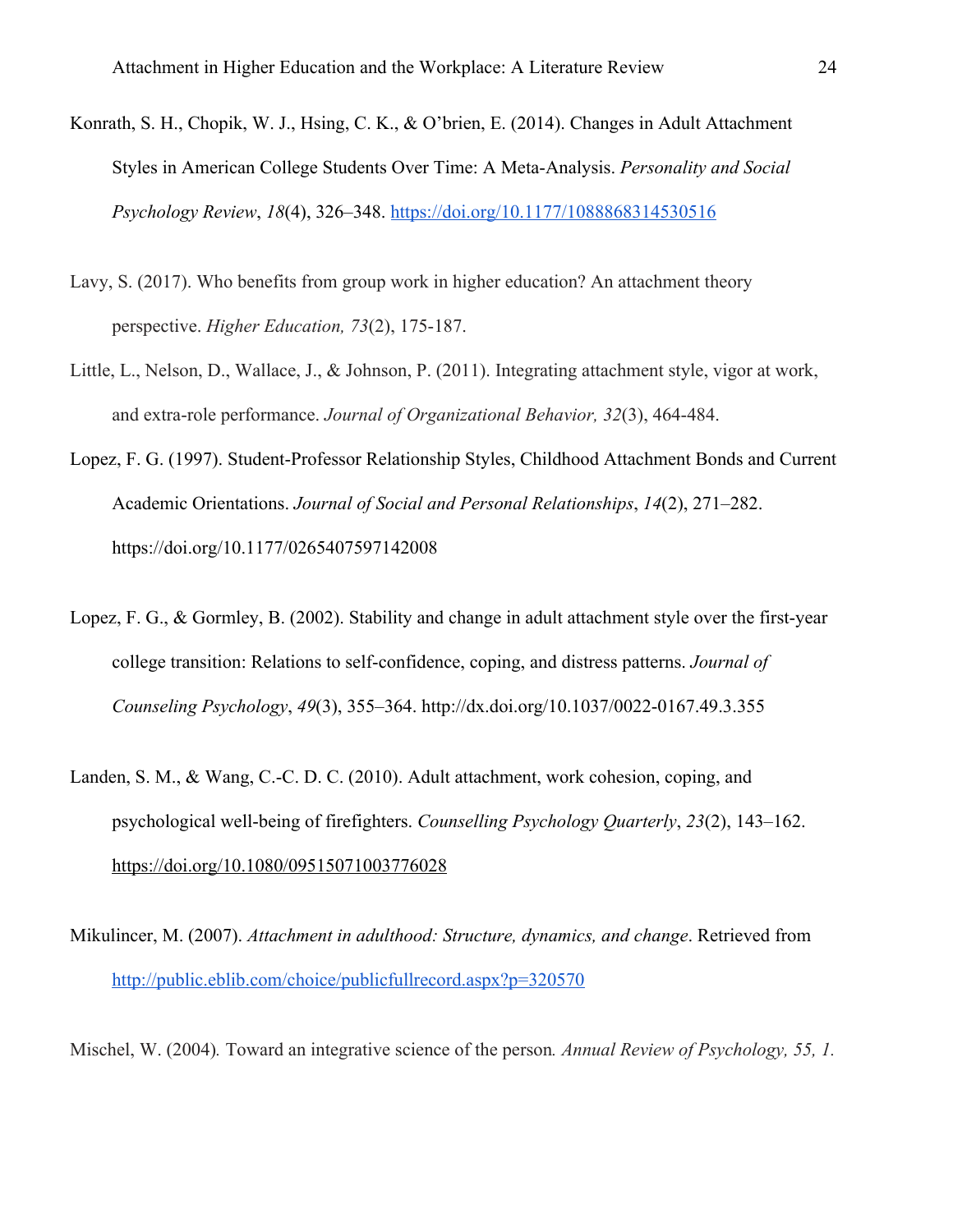- Molero, F., Moriano, J., & Shaver, P. (2013). The influence of leadership style on subordinates' attachment to the leader. *The Spanish Journal of Psychology, 16*, E62.
- Nadal, K., Griffin, K., Wong, Y., Hamit, S., & Rasmus, M. (2014). The Impact of Racial Microaggressions on Mental Health: Counseling Implications for Clients of Color. *Journal of Counseling & Development, 92*(1), 57-66.
- Ognibene, T., & Collins, N. (1998). Adult Attachment Styles, Perceived Social Support and Coping Strategies. *Journal of Social and Personal Relationships, 15*(3), 323-345.
- Parade, S., Leerkes, E., & Blankson, A. (2010). Attachment to parents, social anxiety, and close relationships of female students over the transition to college. *Journal of Youth and Adolescence, 39*(2), 127-137.
- Ravitz, P., Maunder, R., Hunter, J., Sthankiya, B., & Lancee, W. (2010). Adult attachment measures: A 25-year review. *Journal of Psychosomatic Research, 69*(4), 419-432.
- Richards, D., & Schat, A. (2011). Attachment at (not to) work: Applying attachment theory to explain individual behavior in organizations. *The Journal of Applied Psychology, 96*(1), 169-182.
- Roisman, G., Padron, E., Sroufe, L., & Egeland, B. (2002). Earned-Secure Attachment Status in Retrospect and Prospect. *Child Development, 73*(4), 1204-1219.
- Simatele, M. (2018). A Cross-Cultural Experience of Microaggression in Academia: A Personal Reflection. *Education as Change, 22*(3), Education as Change, 2018, Vol.22(3).
- Tinto, V. (1990). Principles of Effective Retention. *Journal of the Freshman Year Experience, 2*(1), 35-48.